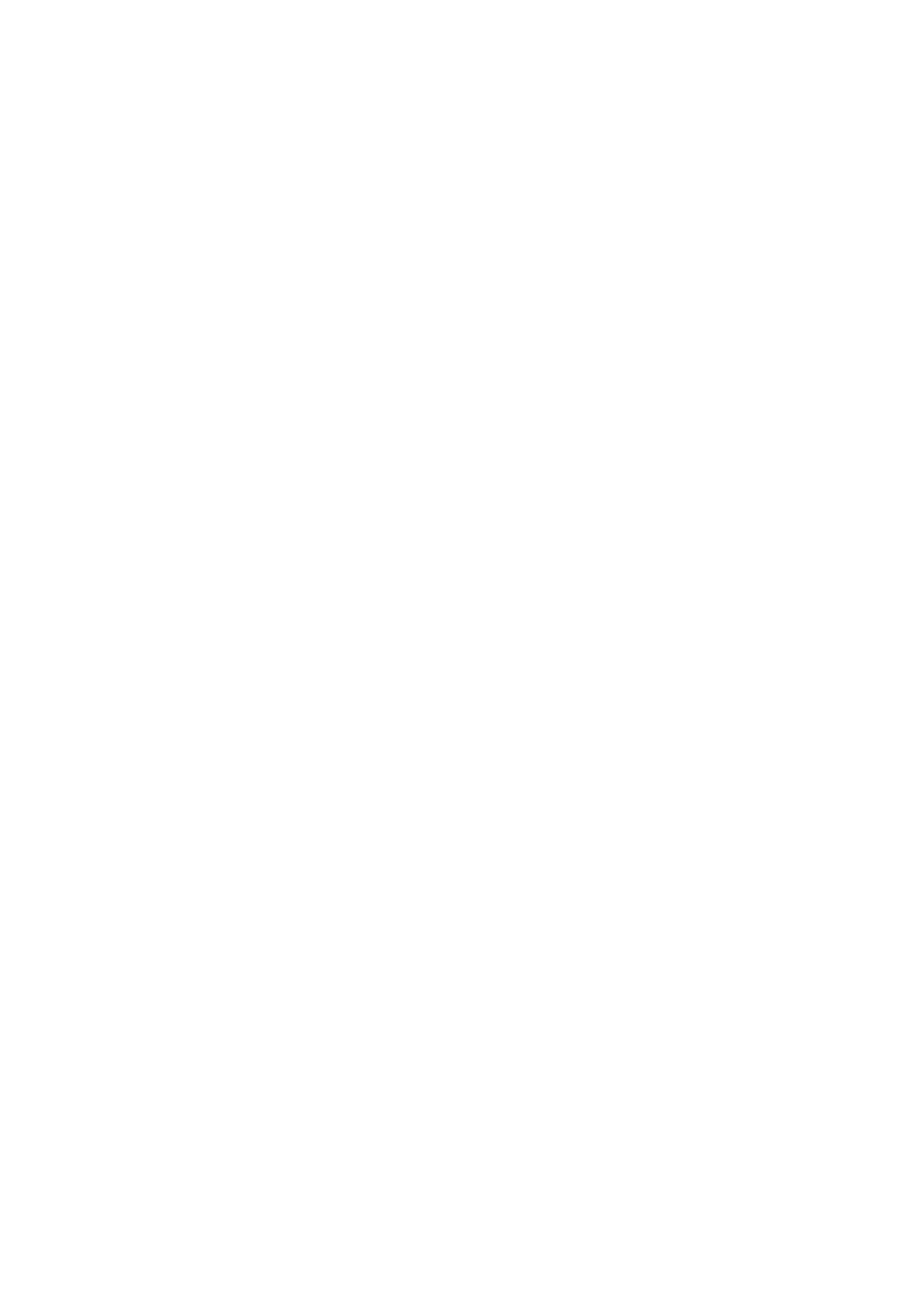## **NORTHERN TERRITORY OF AUSTRALIA**

## **RETURN TO WORK LEGISLATION AMENDMENT ACT 2020 \_\_\_\_\_\_\_\_\_\_\_\_\_\_\_\_\_\_\_\_**

## **Act No. [ ] of 2020** \_\_\_\_\_\_\_\_\_\_\_\_\_\_\_\_\_\_\_\_

# **Table of provisions**

| Part 1              | <b>Preliminary matters</b>                                                                                                 |  |
|---------------------|----------------------------------------------------------------------------------------------------------------------------|--|
| 1<br>$\overline{2}$ |                                                                                                                            |  |
| Part 2              | <b>Amendment of Return to Work Act 1986</b>                                                                                |  |
| 3                   |                                                                                                                            |  |
| 4                   |                                                                                                                            |  |
| 5                   |                                                                                                                            |  |
|                     | 3B<br>Meaning of worker                                                                                                    |  |
| 6<br>$\overline{7}$ | Section 4 amended (Out of or in course of employment)  6                                                                   |  |
|                     | 4A<br>Labour hire arrangement<br>Provider of labour hire services<br>4B                                                    |  |
| 8                   |                                                                                                                            |  |
| 9                   | Section 65 amended (Long-term incapacity)  10                                                                              |  |
| 10                  | Section 73 amended (Compensation for medical, surgical and                                                                 |  |
| 11                  | rehabilitation treatment, family counselling and other costs)  11                                                          |  |
|                     | Subdivision E<br>Recovery of overpayments                                                                                  |  |
|                     |                                                                                                                            |  |
|                     | Recovery from worker<br>74                                                                                                 |  |
| 12                  |                                                                                                                            |  |
|                     | 74A<br>Definition                                                                                                          |  |
| 13                  | Section 75B amended (Worker to undertake reasonable                                                                        |  |
| 14                  |                                                                                                                            |  |
| 15                  | Section 78A amended (Settlement by agreement) 13                                                                           |  |
| 16                  | Section 78B amended (Lump sum agreement for particular                                                                     |  |
|                     |                                                                                                                            |  |
| 17                  | Section 103FA amended (Legal representation or legal                                                                       |  |
|                     |                                                                                                                            |  |
| 18<br>19            | Section 164 amended (Annual estimates, determinations etc.) 16<br>Section 164A amended (Contributions by approved insurers |  |
|                     |                                                                                                                            |  |
|                     |                                                                                                                            |  |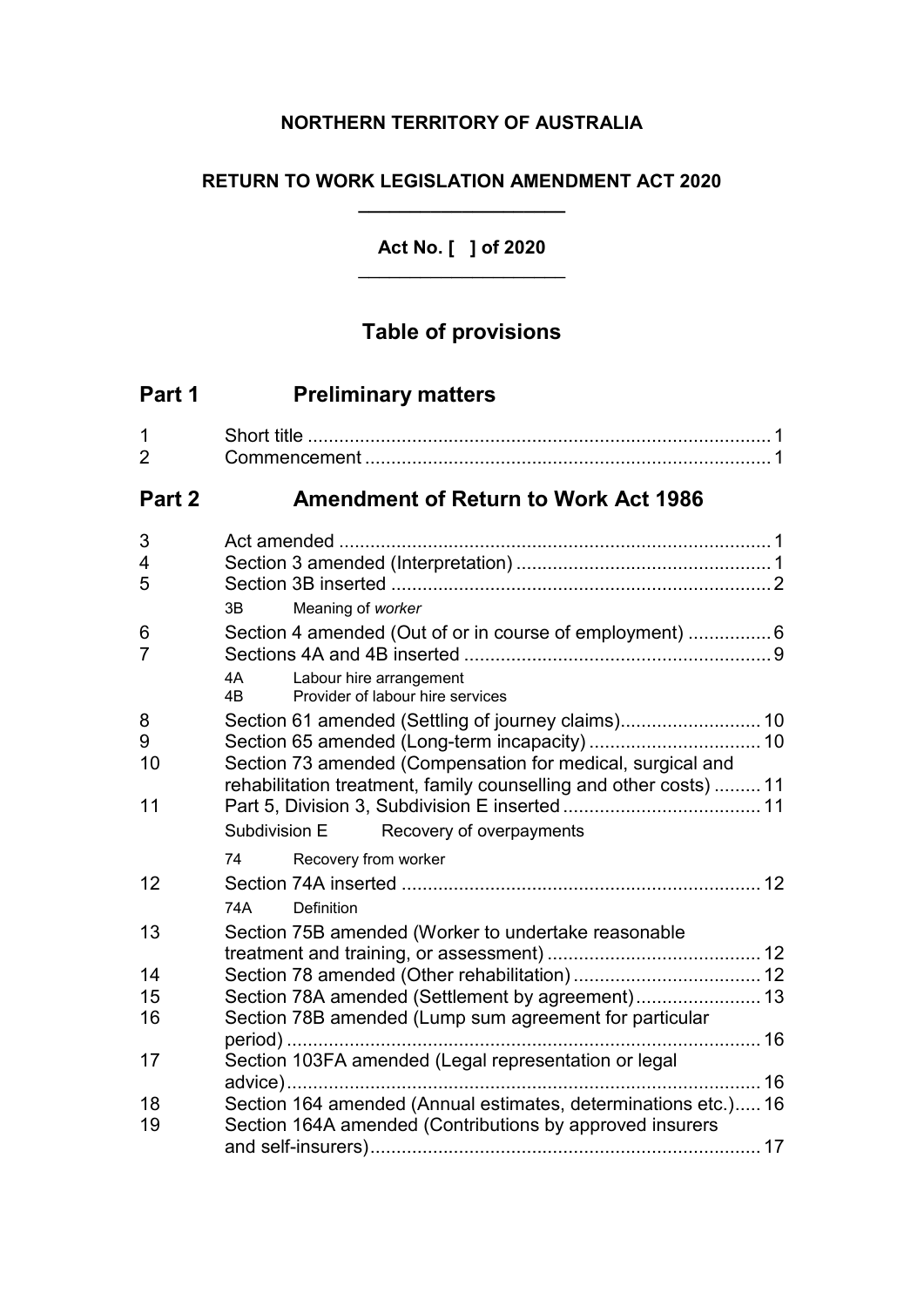| 20         |                                                           |                             | Section 167 amended (Claims for payment against Nominal                   |  |
|------------|-----------------------------------------------------------|-----------------------------|---------------------------------------------------------------------------|--|
| 21         |                                                           |                             |                                                                           |  |
|            | Part 15                                                   |                             | Transitional matters for Return to Work<br>Legislation Amendment Act 2020 |  |
|            | 210<br>211<br>212                                         | Definitions<br>Worker       | Out of or in course of employment                                         |  |
|            | 213<br>214<br>215                                         | Long-term incapacity        | Labour hire arrangement<br>Dispute relating to costs                      |  |
|            | 216<br>217<br>218                                         | <b>Rehabilitation costs</b> | Overpayment of benefits<br>Settlement by agreement                        |  |
| 22         |                                                           |                             |                                                                           |  |
| Part 3     |                                                           |                             | <b>Amendment of Return to Work</b><br><b>Regulations 1986</b>             |  |
| 23         |                                                           |                             |                                                                           |  |
| 24         |                                                           |                             |                                                                           |  |
| 25         |                                                           |                             |                                                                           |  |
| 26         |                                                           |                             | Regulation 4 amended (Prescribed member of family) 21                     |  |
| 27         |                                                           |                             |                                                                           |  |
|            | 4A                                                        | Worker of household         |                                                                           |  |
| 28         |                                                           |                             |                                                                           |  |
| 29         | Regulation 5B amended (Prescribed diseases and qualifying |                             |                                                                           |  |
| 30         |                                                           |                             |                                                                           |  |
|            | 11A                                                       | Catastrophic injury         |                                                                           |  |
| 31         |                                                           |                             |                                                                           |  |
|            | 17B<br>17C                                                |                             | <b>Contributions to Nominal Insurer's Fund</b><br>Amount of contributions |  |
| 32         |                                                           |                             | Regulation 18 amended (Service on nominal insurer) 23                     |  |
| 33         |                                                           |                             | Schedule 2 amended (Prescribed diseases and kinds of                      |  |
|            |                                                           |                             |                                                                           |  |
| 34         |                                                           |                             |                                                                           |  |
|            | Schedule 3                                                | Schedule 2A                 | Catastrophic injury<br>Prescribed provisions for compulsory insurance     |  |
| 35         |                                                           |                             |                                                                           |  |
| Part 4     |                                                           | <b>Repeal of Act</b>        |                                                                           |  |
| 36         |                                                           |                             |                                                                           |  |
| Schedule 1 |                                                           |                             | <b>Act further amended</b>                                                |  |

**Schedule 2 Regulations further amended**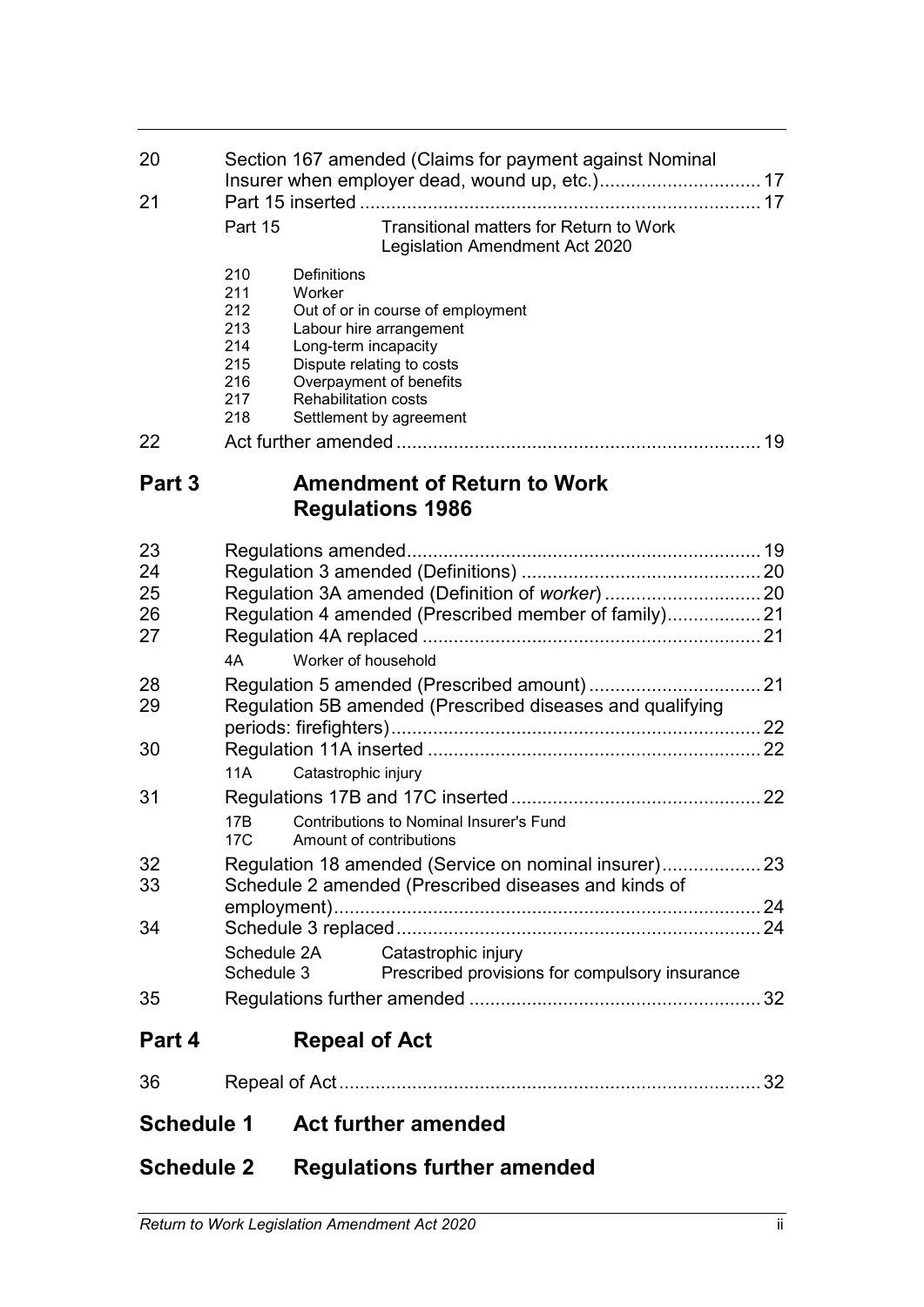

# **NORTHERN TERRITORY OF AUSTRALIA** \_\_\_\_\_\_\_\_\_\_\_\_\_\_\_\_\_\_\_\_

## **Act No. [ ] of 2020** \_\_\_\_\_\_\_\_\_\_\_\_\_\_\_\_\_\_\_\_

An Act to amend the *Return to Work Act 1986* and *Return to Work Regulations 1986*

> [*Assented to [ ] 2020*] [*Introduced [ ] 2020*]

**The Legislative Assembly of the Northern Territory enacts as follows:**

## **Part 1 Preliminary matters**

## **1 Short title**

This Act may be cited as the *Return to Work Legislation Amendment Act 2020.*

## **2 Commencement**

This Act commences on the day fixed by the Administrator by *Gazette* notice.

## **Part 2 Amendment of Return to Work Act 1986**

## **3 Act amended**

This Part amends the *Return to Work Act 1986*.

## **4 Section 3 amended (Interpretation)**

(1) Section 3(1), definitions *statement of fitness for work* and *worker*

*omit*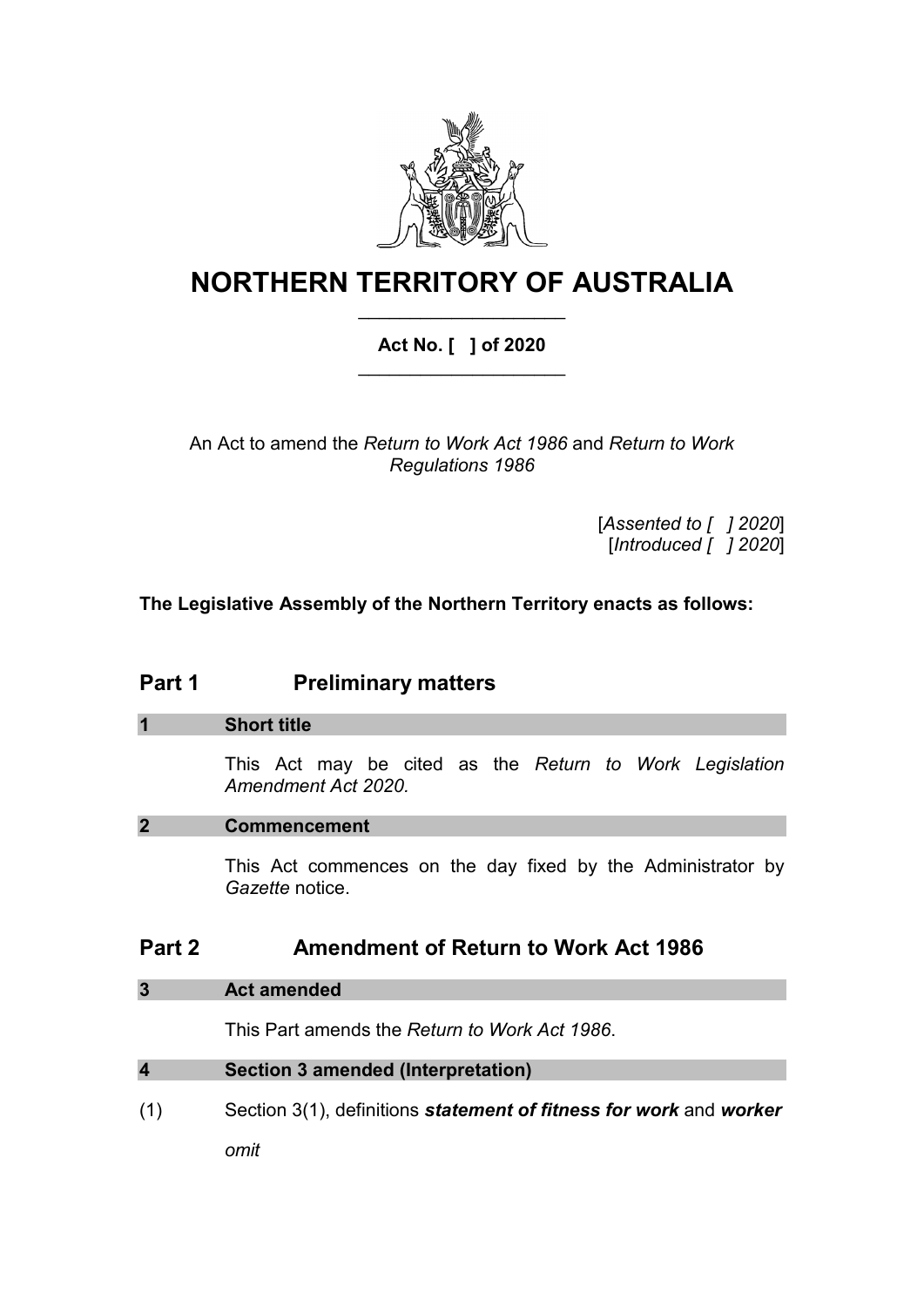## (2) Section 3(1)

*insert*

*attendant care services*, for Part 5, Division 4, see section 74A.

*catastrophic injury*, see section 78A(6).

*labour hire arrangement*, see section 4A.

*medical certificate of capacity* means a certificate issued by a medical practitioner, or another person of a class prescribed by regulation, that certifies a worker's capacity for work.

*worker*, see section 3B.

(3) Section 3(2) to (10)

*omit*

## **5 Section 3B inserted**

After section 3A

*insert*

## **3B Meaning of** *worker*

- (1) A *worker* is an individual who:
	- (a) performs work or a service of any kind for another person (the *employer*) under a contract; and
	- (b) in relation to the contract:
		- (i) is an employee for the purpose of assessment for PAYG withholding under the *Taxation Administration Act 1953* (Cth), Schedule 1, Part 2-5 (the *PAYG provisions*); or
		- (ii) despite that the employer does not treat a person as an employee, the person should be an employee under the PAYG provisions.
- (2) However, worker does not include an individual:
	- (a) who is employed by the Commonwealth; or
	- (b) in relation to the work or service under consideration who is an employer of another person engaged in the performance of the work or service; or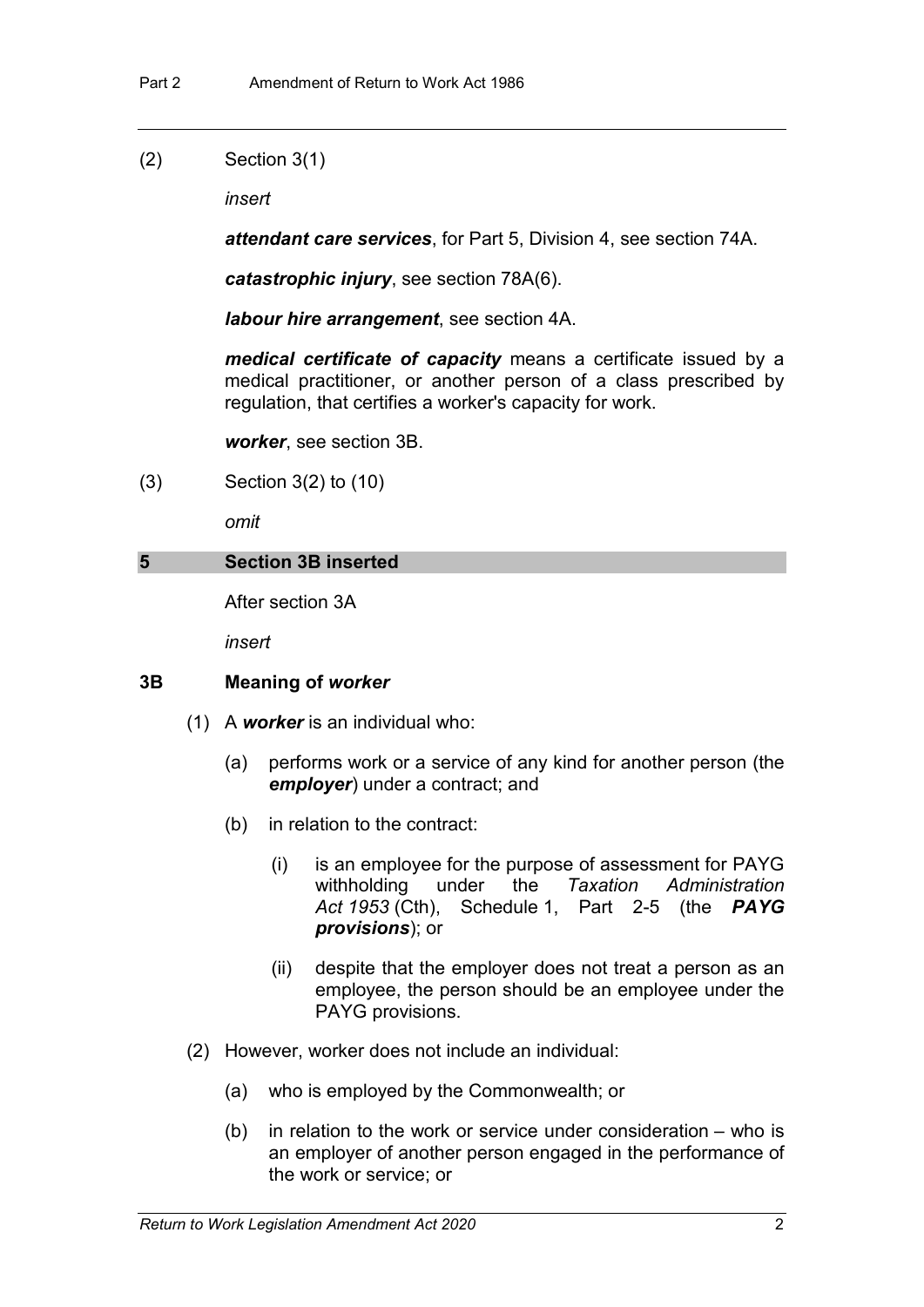- (c) who is employed or engaged other than for the purposes of the employer's trade, business or enterprise and in respect of whom the employer does not make any withholding payments under the PAYG provisions.
- (3) Subject to subsection (4), a person who is a member of the immediate family of the employer, and who lives with the employer, is not a worker.

*Note for subsection (3)*

*A person who is a member of the immediate family of the employer, who does not live with the employer, is not precluded from being a worker only because the person is a member of the employer's family.*

- (4) A prescribed member of the immediate family of an employer, who lives with the employer, is a worker if the member's name, nature of employment and estimated wages are disclosed to the employer's insurer:
	- (a) when the employment of that member is commenced or, if the relevant insurance or indemnity is effected after the employment is commenced, at that time; and
	- (b) each subsequent time the policy is renewed.
- (5) Subject to subsection (6), a person who is a director (however described) of a body corporate is not a worker.
- (6) A director of a body corporate is a worker if:
	- (a) an amount is withheld, under the PAYG provisions, from any remuneration (however described) paid to the director by the body corporate; and
	- (b) the director's name and estimated remuneration, as well as the nature of the director's employment, are disclosed to the body corporate's insurer when:
		- (i) the director is appointed or, if the relevant insurance or indemnity is effected after the director is appointed, at that time; and
		- (ii) each subsequent time the policy is renewed.
- (7) Subject to subsections (8) and (9), an individual who is engaged in voluntary work and who receives in relation to that work, if anything, nothing more than reasonable travelling, accommodation or other out-of-pocket expenses, is not a worker.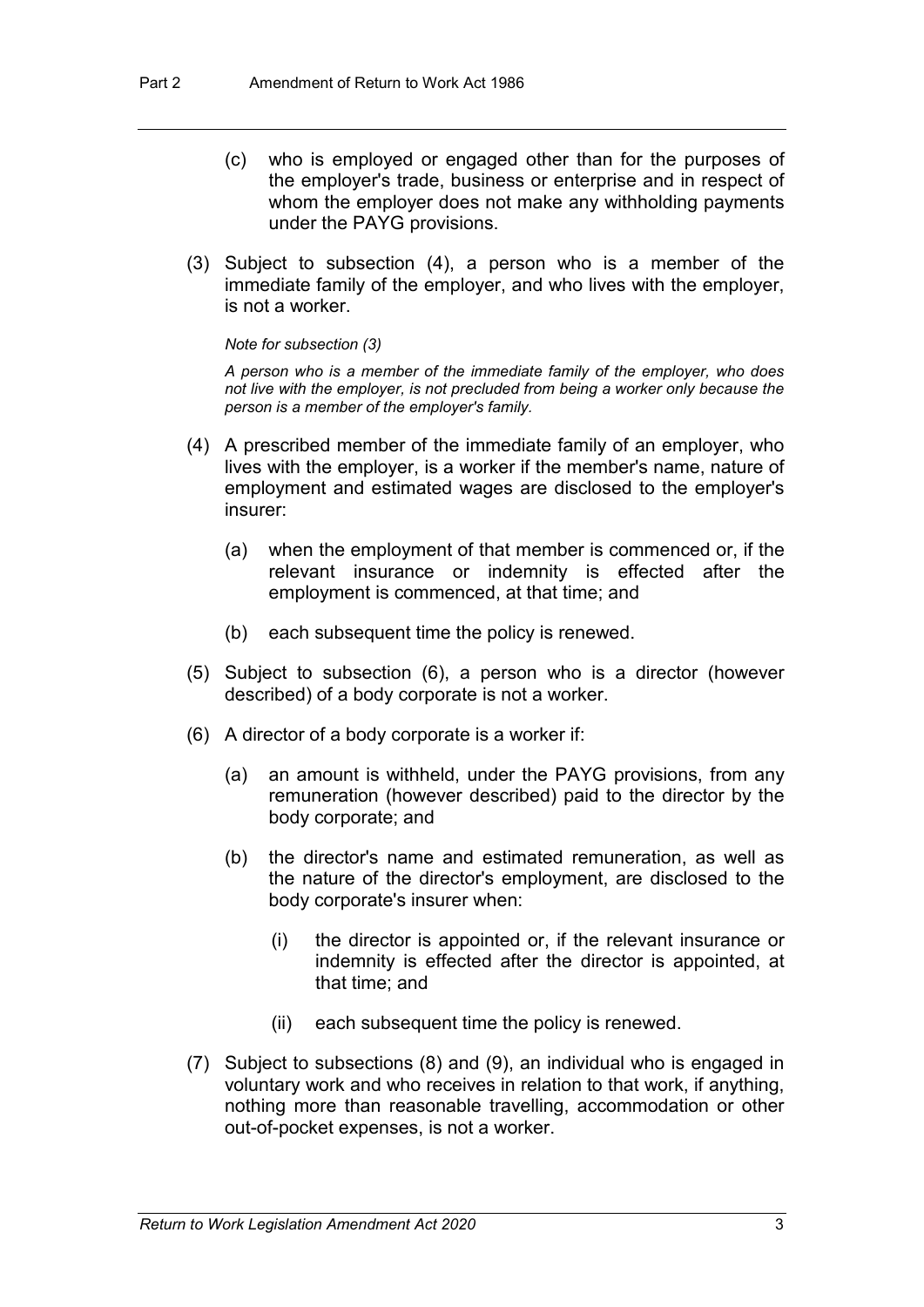- (8) An individual who, without remuneration or reward, voluntarily engages in any of the following is taken to be a worker employed by the Territory:
	- (a) assisting in emergency services, training exercises or other activities with the consent of, or under the authority and supervision of, or in cooperation with, any of the following (as defined in section 8 of the *Emergency Management Act 2013*):
		- (i) the Territory, Regional or Local Controller;
		- (ii) the Territory, Regional or Local Recovery Coordinator;
		- (iii) the Director;
	- (b) fighting a fire, training exercises or other activities with the consent of, or under the authority and supervision of, or in cooperation with, a volunteer bushfire brigade established under the *Bushfires Management Act 2016*;
	- (c) fighting fires or dealing with other emergencies, or training exercises or other activities, as a volunteer member as defined in the *Fire and Emergency Act 1996*.
- (9) Also, an individual who, without remuneration or reward, voluntarily engages in work or training of a kind by reference or in relation to which a person or class of persons is prescribed as mentioned in subsection (17), is taken to be a worker employed under a contract of employment by the person or organisation prescribed.
- (10) Subject to subsection (11), an individual who is employed or engaged by a householder is not a worker.
- (11) An individual is a worker of a household if the individual earns more than, or is paid at a rate that would exceed, the prescribed amount.
- (12) A person performing work under a community court order is taken to be a worker employed by the Territory when the person is performing work under the order.
- (13) If the person was employed as a worker during normal working hours immediately before the time the person performed work under the order, the person's normal weekly earnings in that employment are taken to be the person's normal weekly earnings when performing work under the order.
- (14) Despite anything in this Act but subject to subsection (15), a person is taken not to be a worker while the person is, under a contract:
	- (a) participating as a contestant in a sporting or athletic activity; or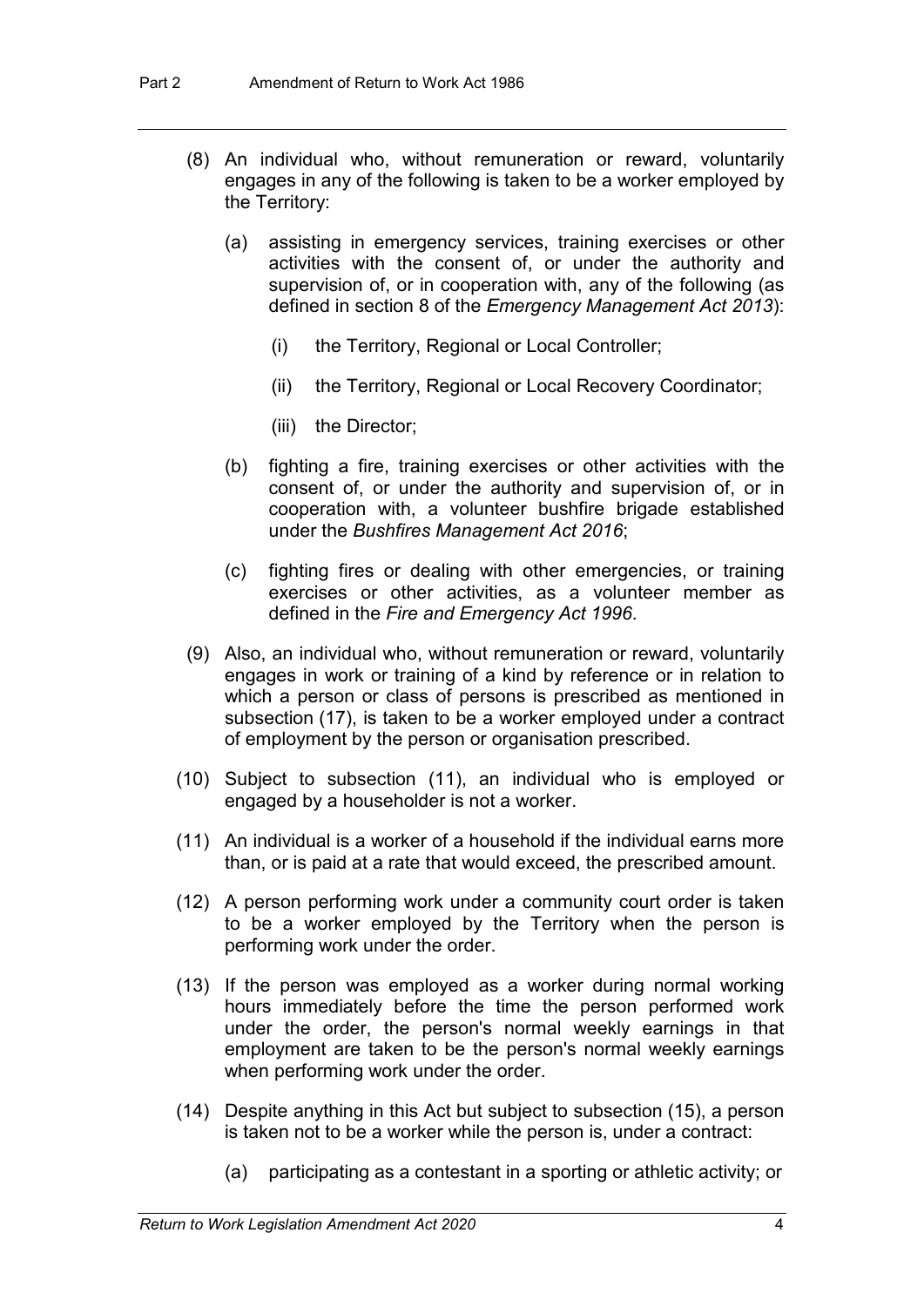- (b) engaged in training or preparation with a view to participating in such an activity; or
- (c) travelling in connection with:
	- (i) participating in such an activity; or
	- (ii) training or preparing for such participation.
- (15) Subsection (14) does not apply if, under the contract, the person is entitled to remuneration of not less than the prescribed amount per year or at a rate that, if the contract continued for a year, would result in the person receiving remuneration of not less than that amount.
- (16) An individual who, under a labour hire arrangement, is engaged by a provider of labour hire services to perform work or services for someone other than the provider and, in relation to whom, under the PAYG provisions, withholding payments are required to be made, is a worker of the provider.

#### *Note for subsection (16)*

*For the meanings of labour hire arrangement and provider of labour hire services, see sections 4A and 4B respectively.*

- (17) Despite anything in this section, a person, or a member of a class of persons, prescribed by regulation:
	- (a) as a worker is a worker for this Act; and
	- (b) as not being a worker is not a worker for this Act.
- (18) To avoid doubt, the fact that an individual has an ABN is not determinative of whether or not the individual is a worker for this Act.
- (19) In this section:

*community court order* means any of the following:

- (a) a community work order under the *Fines and Penalties (Recovery) Act 2001*, *Sentencing Act 1995* or *Youth Justice Act 2005*;
- (b) a community custody order or community based order under the *Sentencing Act 1995*.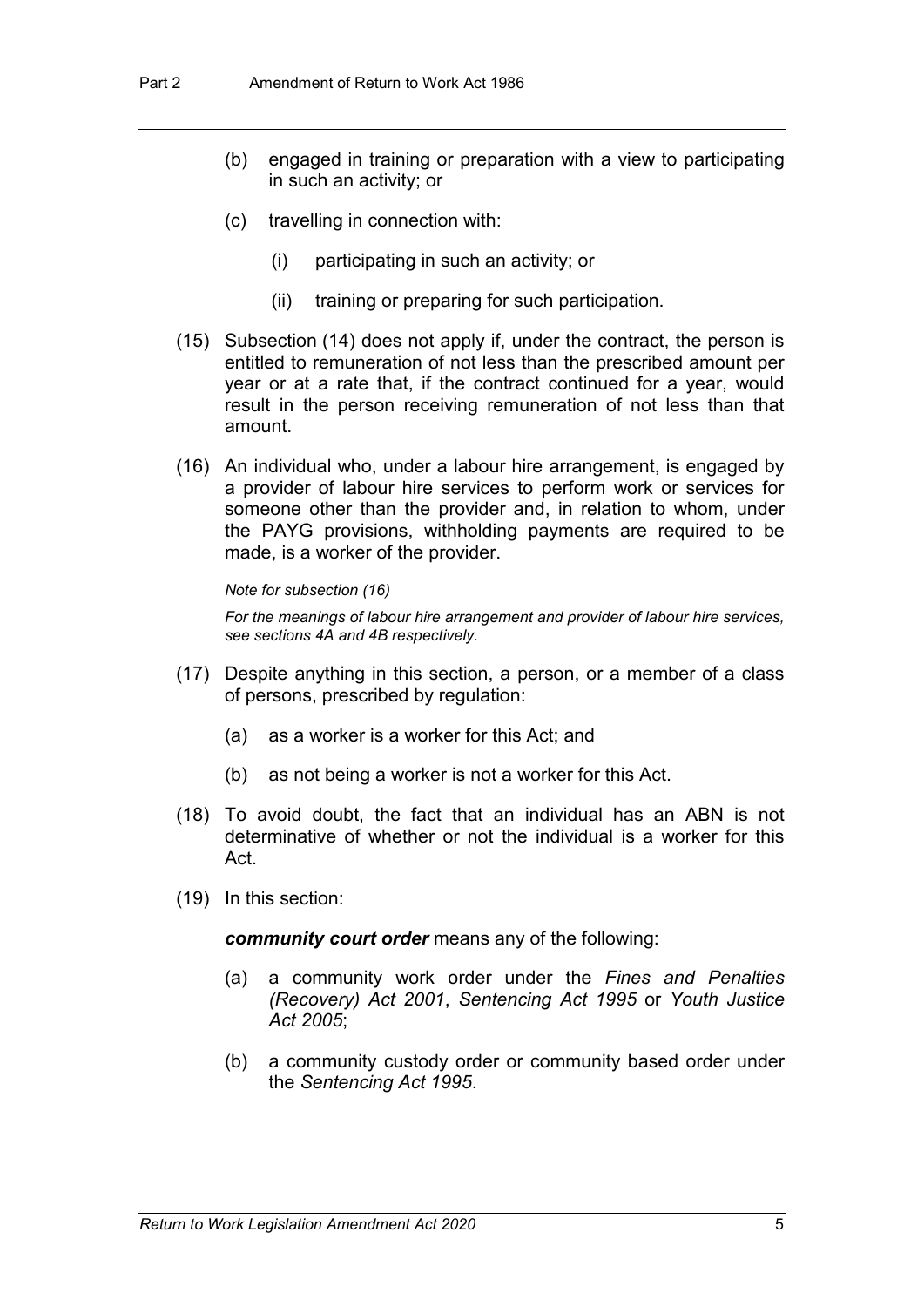| (1) | Section 4(1) |  |  |  |
|-----|--------------|--|--|--|
|     | omit         |  |  |  |
|     | he or she:   |  |  |  |
|     | insert       |  |  |  |
|     | the worker:  |  |  |  |

**6 Section 4 amended (Out of or in course of employment)**

 $(2)$  Section  $4(1)(b)$ ,  $(c)$  and  $(e)$ 

*omit*

 $(3)$  Section 4(1)(f)

*omit, insert*

- (f) is in attendance at a place for any of the following purposes, in connection with an injury for which the worker is entitled to receive compensation:
	- (i) obtaining a medical certificate of capacity;
	- (ii) receiving medical, surgical or hospital advice, attention or treatment;
	- (iii) submitting to a medical examination required under this Act;
	- (iv) receiving a payment of compensation.
- (4) After section 4(1)

*insert*

- (1A) In addition, an injury to a worker is taken to arise *out of or in the course of his or her employment* if the injury occurs while the worker:
	- (a) is travelling by the shortest convenient route between the worker's place of residence and a workplace; or
	- (b) is travelling by the shortest convenient route between the worker's place of residence or a workplace and a place mentioned in subsection (1)(d) or (f); or
	- (c) being a worker who is employed by more than one employer and has attended on a working day at a workplace for one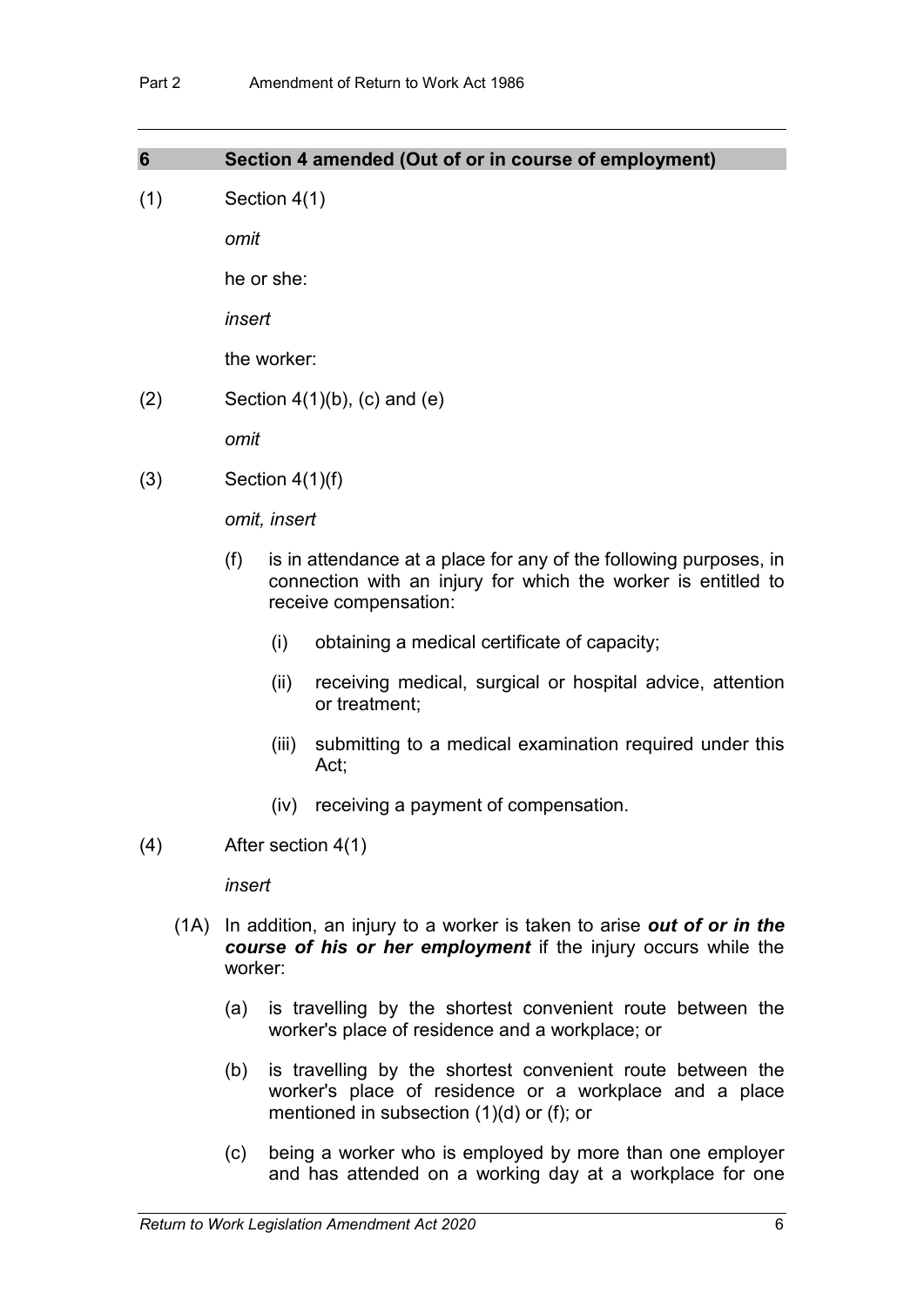employer, is travelling by the shortest convenient route between that place and the worker's place of employment for another employer.

- (1B) If subsection (1A)(c) is applicable, the injury is taken to have occurred while the worker was employed by the employer to whose workplace the worker was travelling.
- (5) Section 4(2)

*omit*

Subsection (1)

*insert*

Subsection (1A)

(6) Section 4(2)

*omit*

his or her

*insert*

the worker's

 $(7)$  Section 4 $(2)$ 

*omit*

school or place referred to in subsection (1)(e)(ii)

*insert*

place mentioned in subsection (1)(d) or (f)

(8) Section 4(2A)

*omit*

Notwithstanding subsection (1), an injury to a worker shall be

*insert*

Despite subsection (1A), an injury to a worker is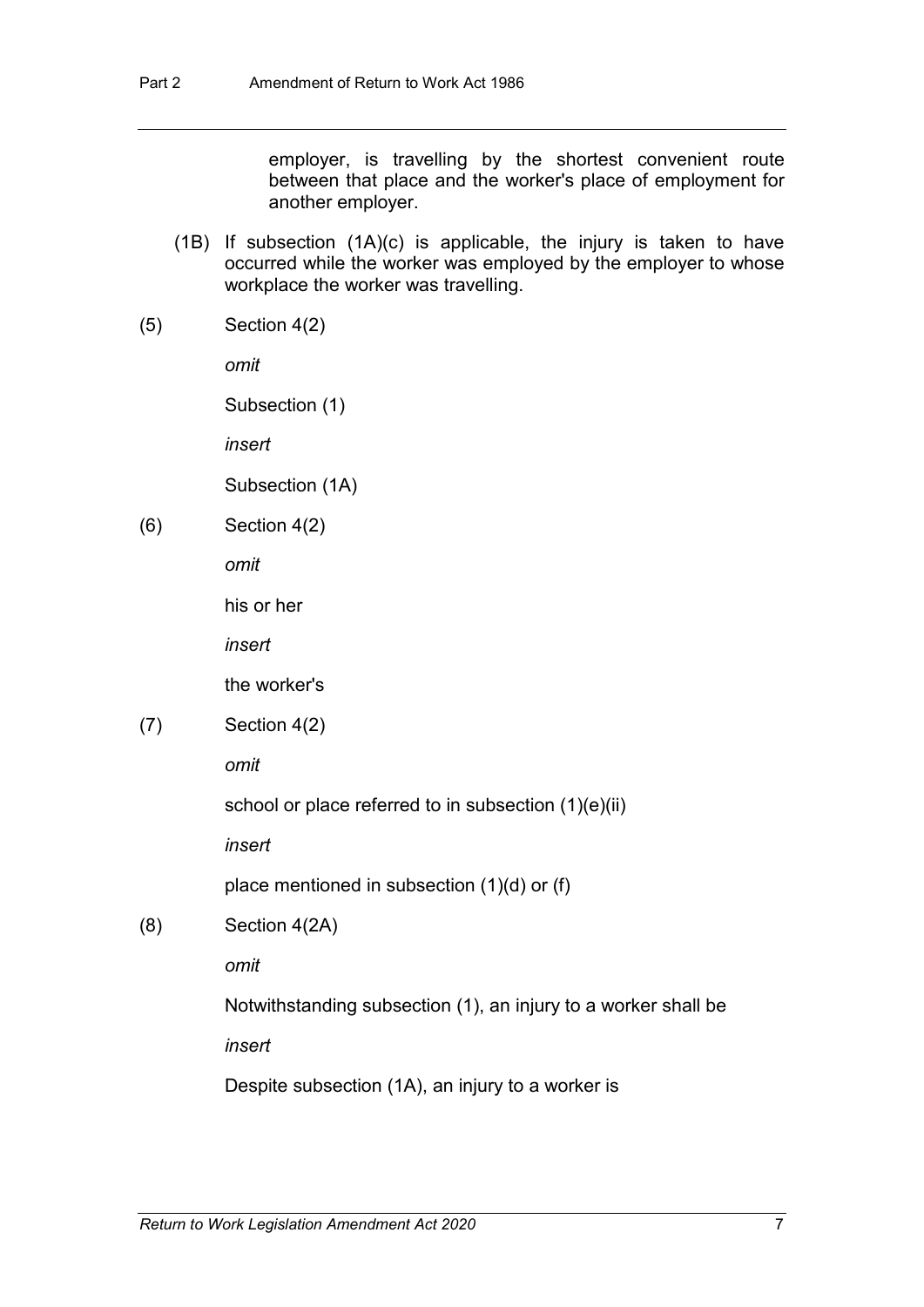(9) Section 4(2A)

*omit*

an accident

*insert*

a motor accident

(10) Section 4(2A)

*omit*

he or she:

*insert*

the worker:

 $(11)$  Section 4(2A)(a)

*omit*

his or her

*insert*

the worker's

(12) Section 4(2A)(b)

*omit, insert*

- (b) is travelling between the worker's place of residence and a workplace, unless:
	- (i) the workplace is not the worker's normal or usual workplace and the travel is at the request of the worker's employer; or
	- (ii) the worker's employer has required the worker to work outside the worker's normal hours of work; or
- (c) is travelling between the worker's place of residence or a workplace and a place mentioned in subsection (1)(d) or (f); or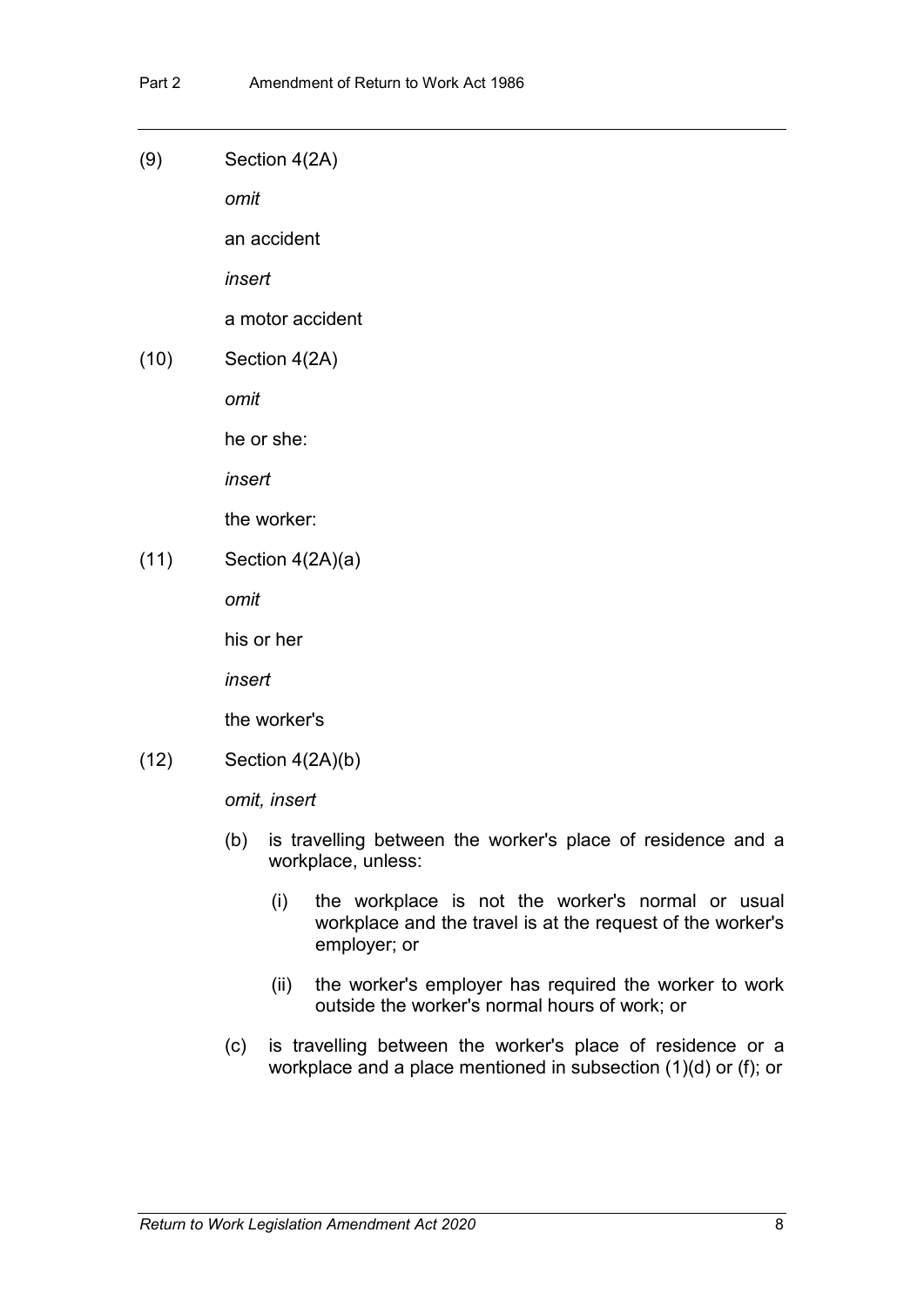- (d) having attended on a working day at a workplace for one employer, is travelling between that place and the worker's place of employment for another employer, unless:
	- (i) the workplace to which the worker is travelling is not the worker's normal or usual workplace and the travel is at the request of the worker's employer; or
	- (ii) the employer to whose workplace the worker is travelling has required the worker to work outside the worker's normal hours of work.

## **7 Sections 4A and 4B inserted**

After section 4

*insert*

### **4A Labour hire arrangement**

A *labour hire arrangement* is a contract or an arrangement under which an individual is engaged by a provider of labour hire services (the *provider*) to provide work or service for someone other than the provider (a *client*), if:

- (a) there is no contract to perform the work or service between the individual and the client; and
- (b) the individual personally performs part or all of the work; and
- (c) for a provider that is a corporation the individual is not a director of the corporation.

### **4B Provider of labour hire services**

- (1) A person is a provider of labour hire services (the *provider*) if, in the course of conducting a business, the person supplies to another person (the *client*) an individual to perform work or services in and as part of a business or commercial undertaking of the client.
- (2) Without limiting subsection (1), a person is a provider of labour hire services:
	- (a) if a contract is entered into between the individual (the *worker*) and the provider, or between the provider and the client; and
	- (b) whether the worker is supplied by the provider to a client directly or indirectly through one or more agents or intermediaries; and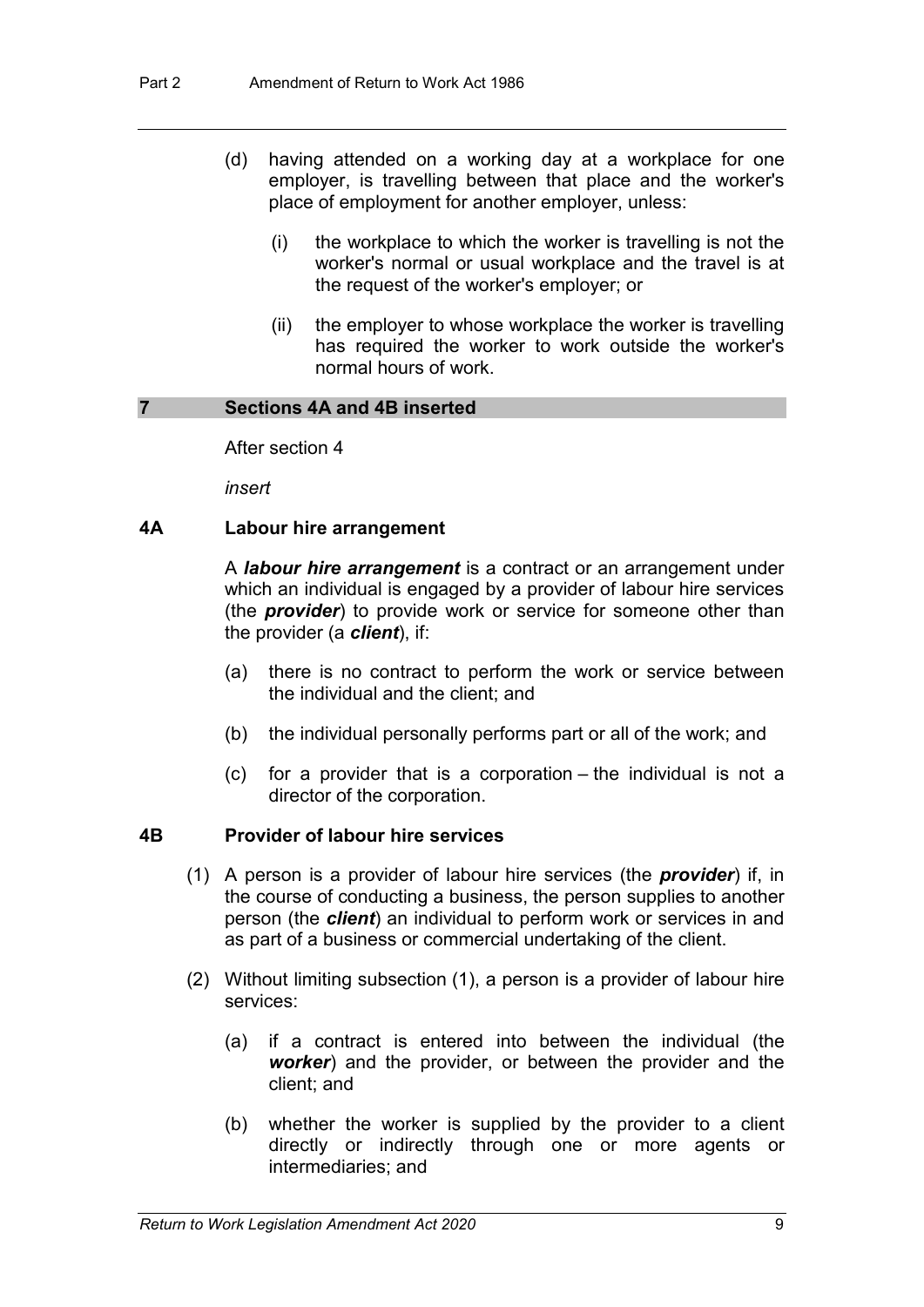(c) whether the work or services performed by the worker is under the control of the provider, the client or another person.

### **8 Section 61 amended (Settling of journey claims)**

(1) Section 61(1)

*omit*

an accident

*insert*

a motor accident

(2) Section 61(5), definition *accident*

*omit*

(3) Section 61(5)

*insert*

*motor accident*, see section 4(1) of the *Motor Accidents (Compensation) Act 1979*.

#### **9 Section 65 amended (Long-term incapacity)**

 $(1)$  Section 65 $(1D)(c)(i)$  and  $(iii)$ 

*omit*

within

*insert*

less than

(2) Section 65(3)

*omit, insert*

(3) The normal weekly earnings of a worker for the calculation of the worker's loss of earning capacity, or for subsection (8) or (9), at a particular date, are the amount calculated by using the formula in subsection (3A).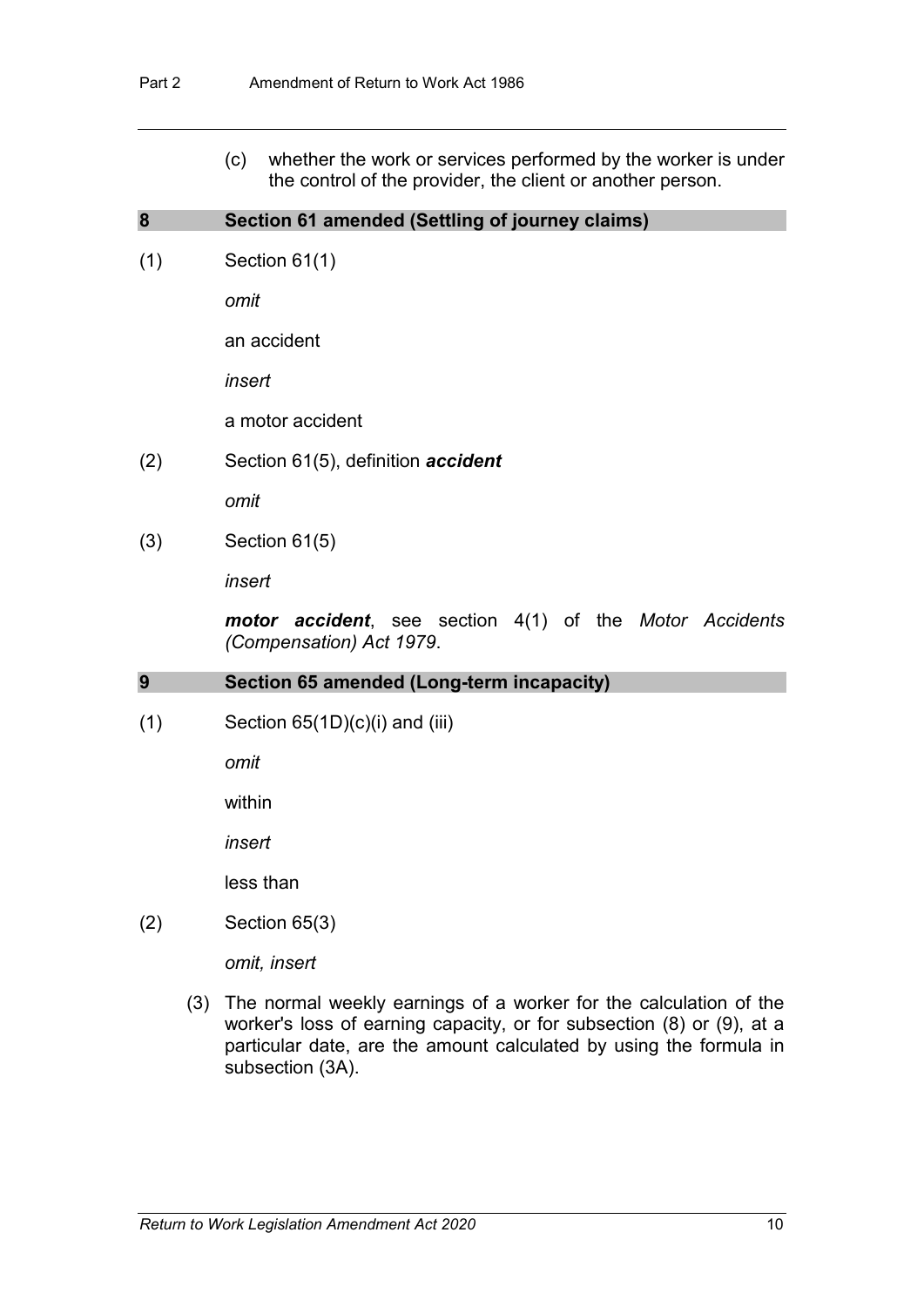(3) Section 65(11)

*omit*

section 49

*insert* 

section 49A

## **10 Section 73 amended (Compensation for medical, surgical and rehabilitation treatment, family counselling and other costs)**

Section 73(4)

*omit*

all words from "costs incurred" to "are"

*insert*

costs incurred, or proposed to be incurred, by a worker mentioned in subsection (1) or (2) are, or would be,

## **11 Part 5, Division 3, Subdivision E inserted**

After section 73, in Division 3

*insert*

## **Subdivision E Recovery of overpayments**

### **74 Recovery from worker**

- (1) This section applies if there has been an overpayment of benefits under this Act.
- (2) Unless otherwise ordered by the Court, an overpayment cannot be recovered from the worker to whom the overpayment was made if:
	- (a) the benefit payable was incorrectly calculated by the employer or insurer who made the payment; or
	- (b) the payment was made in respect of a period more than 6 months before the date on which recovery of the overpaid amount was sought.
- (3) In deciding whether to order that recovery of an overpaid amount is to be permitted, the Court must take into account whether the worker should reasonably have been aware that the benefit had been overpaid.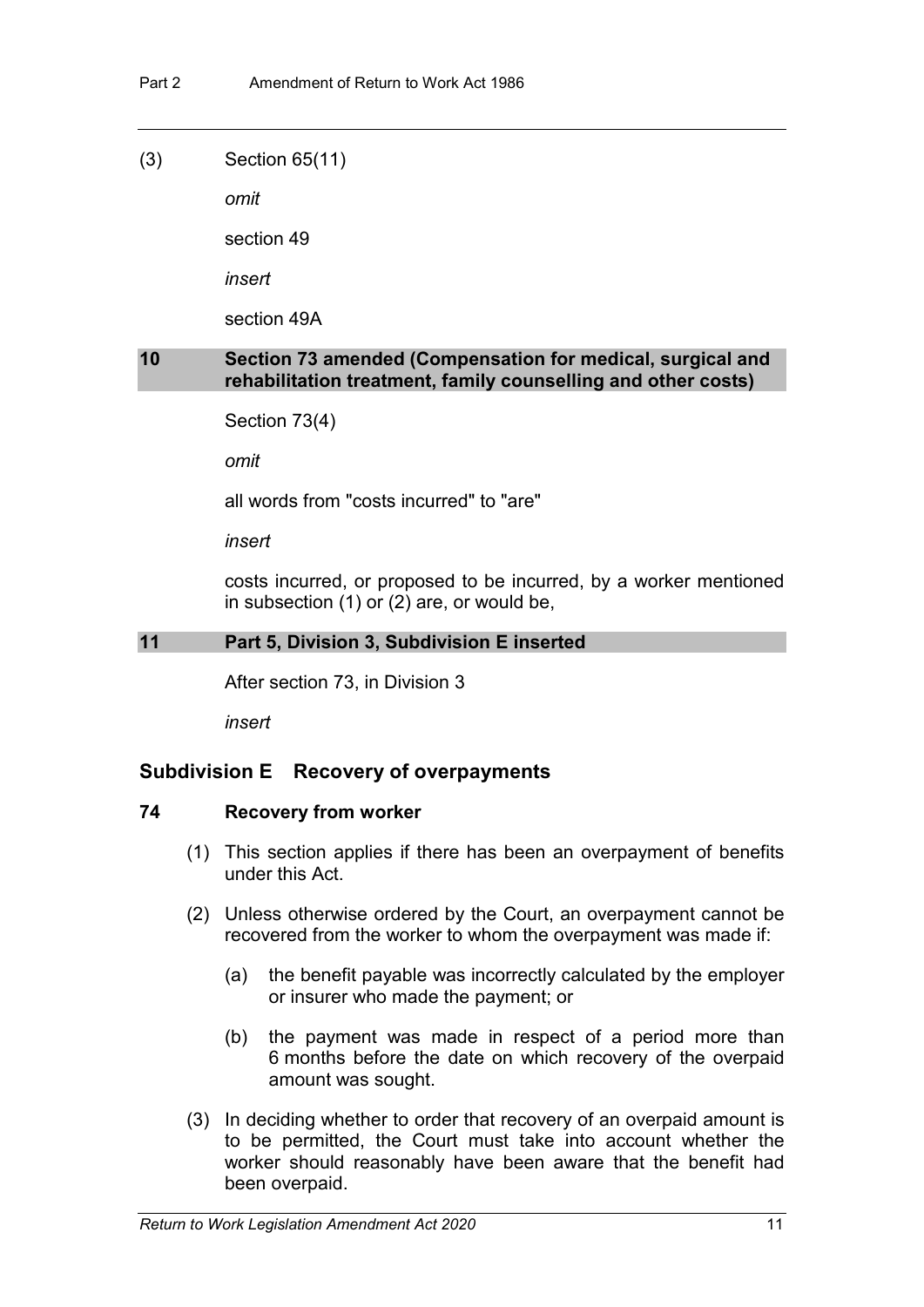(4) This section applies in relation to a worker who is, or was, a public sector employee, despite anything to the contrary in the *Financial Management Act 1995*.

## **12 Section 74A inserted**

Before section 75, in Division 4

*insert*

## **74A Definition**

In this Division:

*attendant care services*, in relation to an injured worker, means services (other than medical and surgical services or nursing care) that are required to provide for the worker's essential and regular personal care.

## **13 Section 75B amended (Worker to undertake reasonable treatment and training, or assessment)**

Section 75B(1A)

*omit*

## **14 Section 78 amended (Other rehabilitation)**

Section 78(4)

*omit, insert*

- (4) Without limiting subsection (2)(c), in relation to reasonable and necessary household services, the reasonable costs of childcare, including overnight childcare, are included for a period when the worker is unable to access child care or child minding support from family members and the worker is:
	- (a) hospitalised due to the compensable injury; or
	- (b) undergoing surgery directly related to the compensable injury.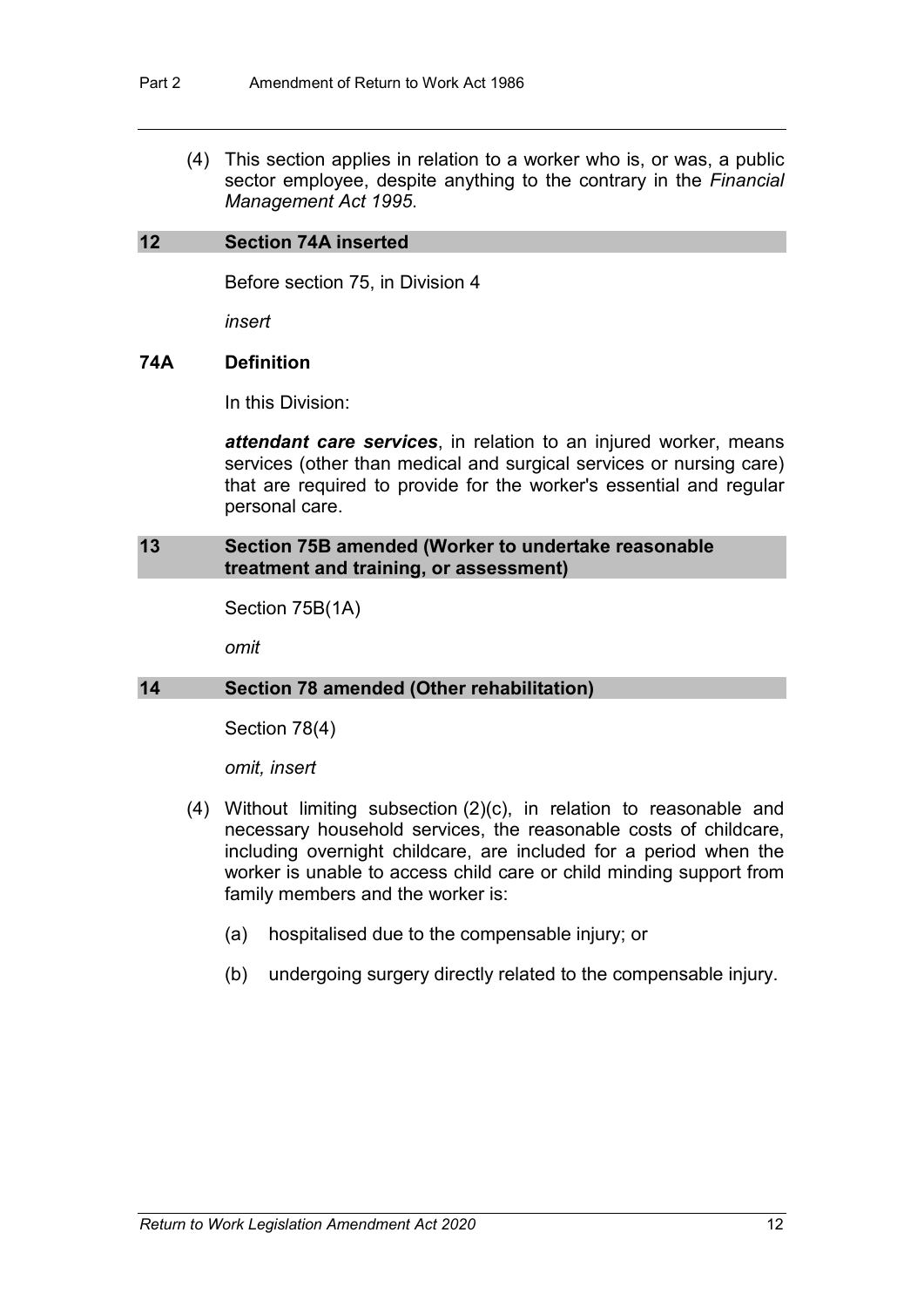## **15 Section 78A amended (Settlement by agreement)**

(1) Section 78A(1)

*omit, insert*

- (1) As an alternative to being paid an amount, or all amounts, payable under this Act in respect of an injury, a claimant may enter into an agreement of one of the following types:
	- (a) an agreement with the employer for payment of a lump sum;
	- (b) an agreement with the employer for a structured settlement.
- (1A) However, an agreement purportedly entered into in accordance with subsection (1) is void if the agreement provides for an amount as settlement of all amounts payable for any of the following in relation to a person who has suffered a catastrophic injury:
	- (a) medical treatment;
	- (b) pharmaceutical treatment;
	- (c) dental treatment;
	- (d) ambulance transportation;
	- (e) respite care;
	- (f) attendant care services;
	- (g) domestic assistance;
	- (h) aids and appliances intended to assist a person to live a normal lifestyle, or to help prevent further injury or worsening of a health condition;
	- (i) prosthetics, including limbs, eyes and teeth;
	- (j) educational and vocational training;
	- (k) home, transport and workplace modification;
	- (l) a service or treatment prescribed by regulation.
- (2) Section 78A(2)

*omit*

such an agreement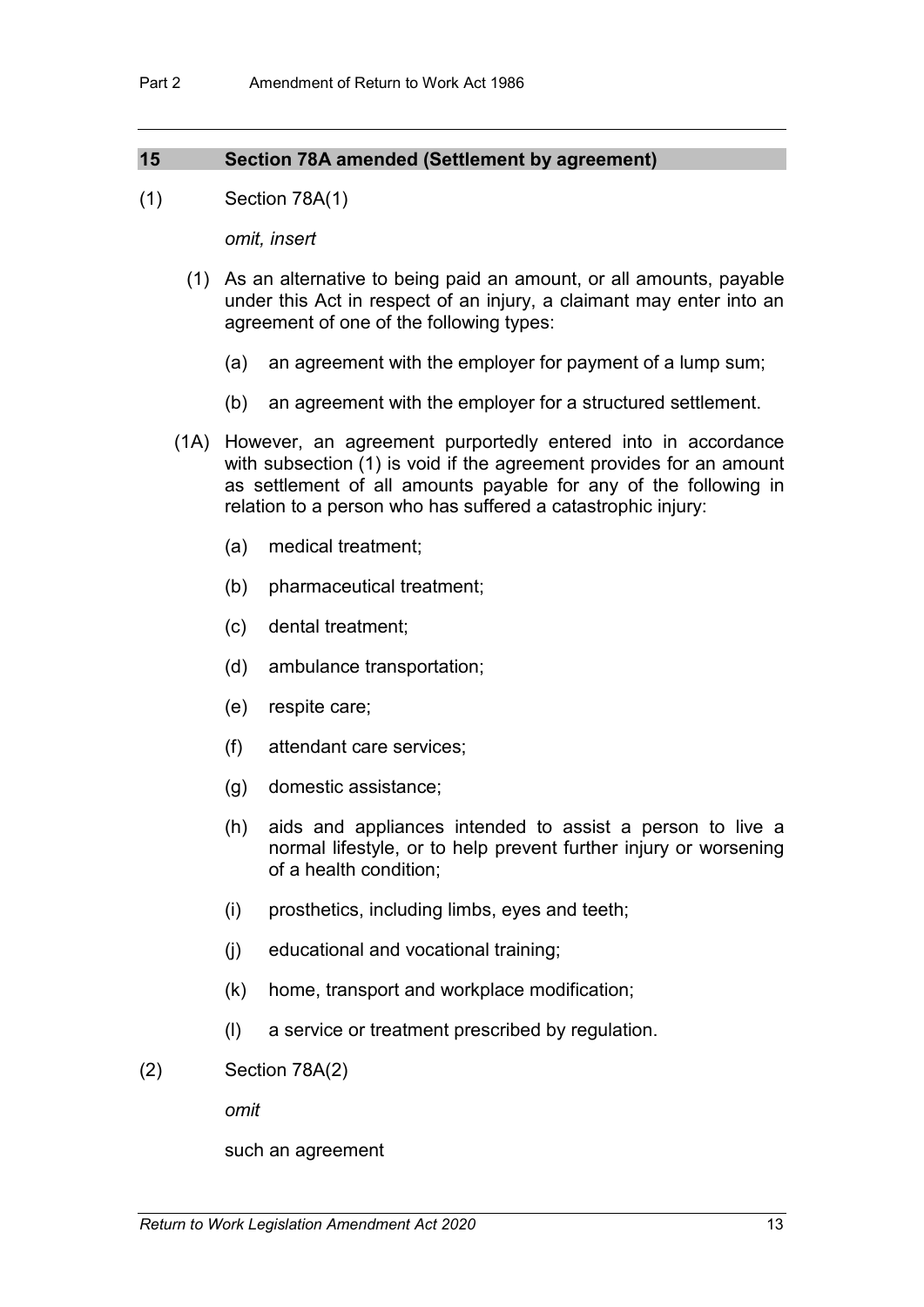*insert*

an agreement mentioned in subsection (1)

(3) Section 78A(3), after "Division,"

*insert*

or an agreement that is substantially in accordance with this Division and that is reached before a court,

(4) Section 78A(4)

*omit, insert*

- (4) Before an agreement under subsection (1) is entered into, the following conditions must be met:
	- (a) the employer must invite the claimant to obtain independent legal advice from a legal practitioner of the claimant's choice;
	- (b) the employer must invite the claimant to obtain expert financial advice from a person of the claimant's choice who is qualified to give expert financial advice;
	- (c) the claimant must confirm in writing to the employer that:
		- (i) the claimant has received the advice mentioned in paragraph (a); and
		- (ii) the claimant either has received the advice mentioned in paragraph (b) or does not elect to receive that advice.
- (4A) Whether or not an agreement is entered into, the employer must pay the reasonable costs of:
	- (a) the legal practitioner who gave the legal advice; and
	- (b) if the claimant elects to obtain expert financial advice the person who gave that advice.
- (4B) Any agreement entered into is not enforceable until subsection (4A) is satisfied.
- (5) Section 78A(5)

*omit*

under subsection (1)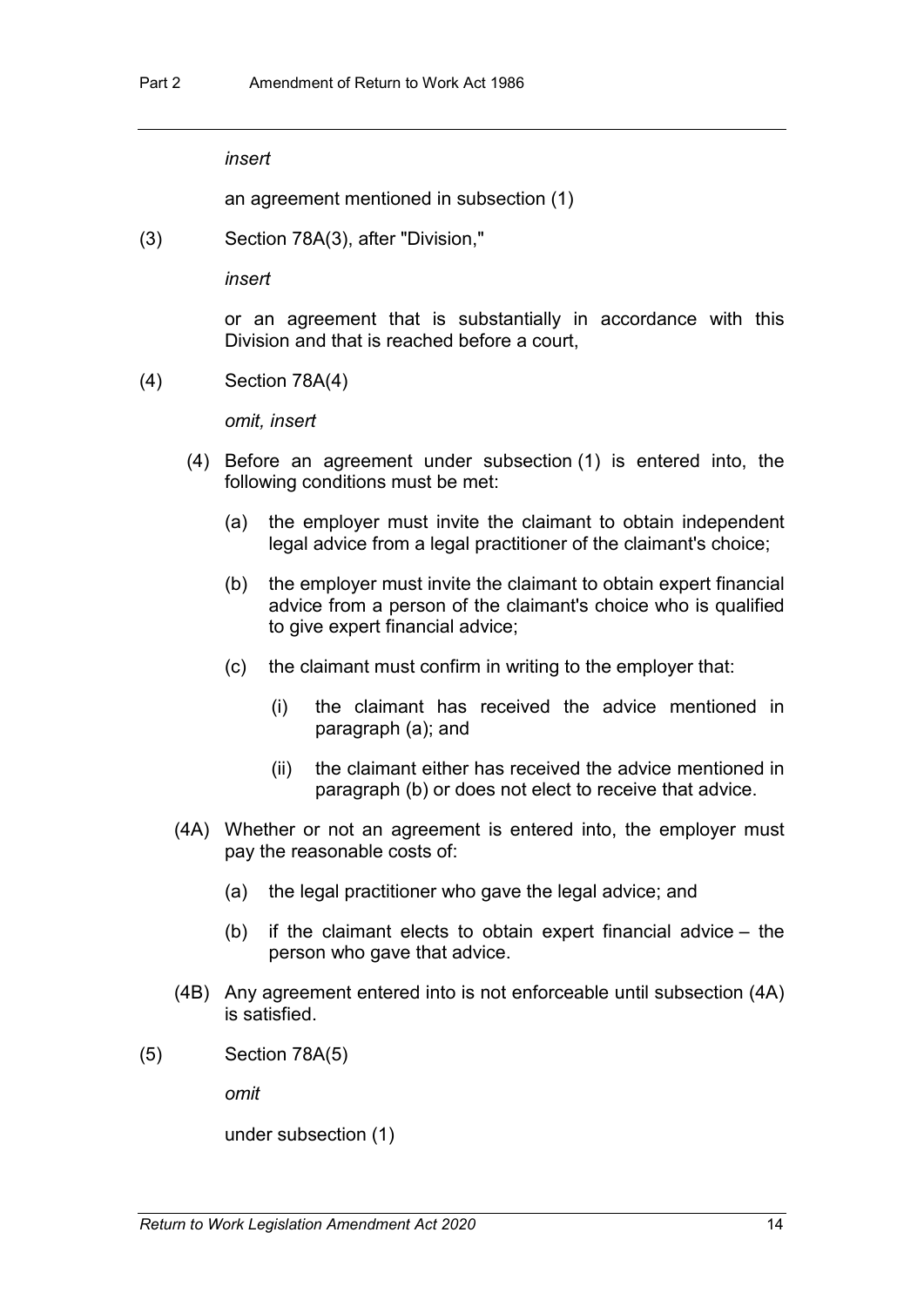#### *insert*

mentioned in subsection (1), including an agreement in relation to a claim where liability is disputed by the employer,

(6) After section 78A(5)

*insert*

- (5A) If liability is disputed as mentioned in subsection (5), any payment under an agreement mentioned in subsection (1) made by the employer:
	- (a) is made on a "without prejudice" basis; and
	- (b) is not taken to be an admission by the employer that the claimant has any entitlement to compensation in relation to an injury suffered by the claimant and to which the agreement relates; and
	- (c) is not evidence that the employer is liable to make any, or any further, payments under this Act as compensation to the claimant.
- (5B) If, during the cooling-off period, the claimant withdraws from an agreement entered into with the employer:
	- (a) any payment (the *repayment amount*) made by the employer in accordance with the agreement is repayable by the claimant to the employer; and
	- (b) the repayment amount is a debt due and payable by the claimant on demand by the employer within the time (not less than 14 days) specified in the demand.
- (5C) If the claimant fails to repay to the employer all or any of the repayment amount within the time specified, the employer may:
	- (a) set-off the unpaid amount against any further entitlement to compensation that the claimant may establish against the employer after the claimant withdraws from the agreement; or
	- (b) initiate legal proceedings to recover the amount remaining unpaid.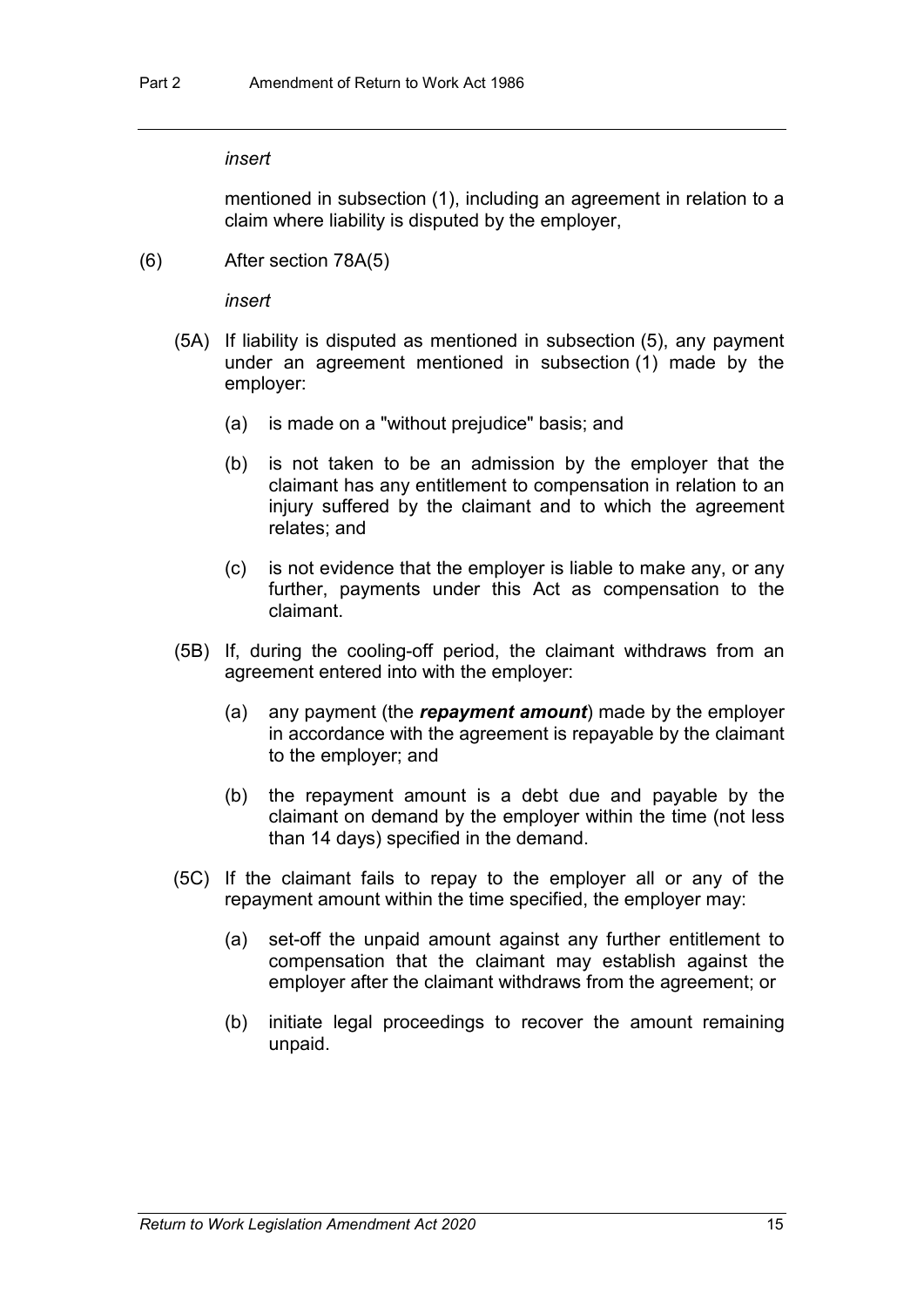## (7) Section 78A(6)

*insert*

*catastrophic injury* means an injury of a type prescribed by regulation that meets the eligibility criteria prescribed for an injury of that type.

## **16 Section 78B amended (Lump sum agreement for particular period)**

Section 78B(1)

*omit*

all amounts

*insert*

an amount, or all amounts,

## **17 Section 103FA amended (Legal representation or legal advice)**

Section 103FA(5)(a)

*omit*

(not

*insert*

(the total of which is not

## **18 Section 164 amended (Annual estimates, determinations etc.)**

Section 164(1)(d)

*omit, insert*

(d) may recommend a total amount to be contributed to the Fund under section 164A by approved insurers and self-insurers during that financial year, as determined in accordance with the Regulations; and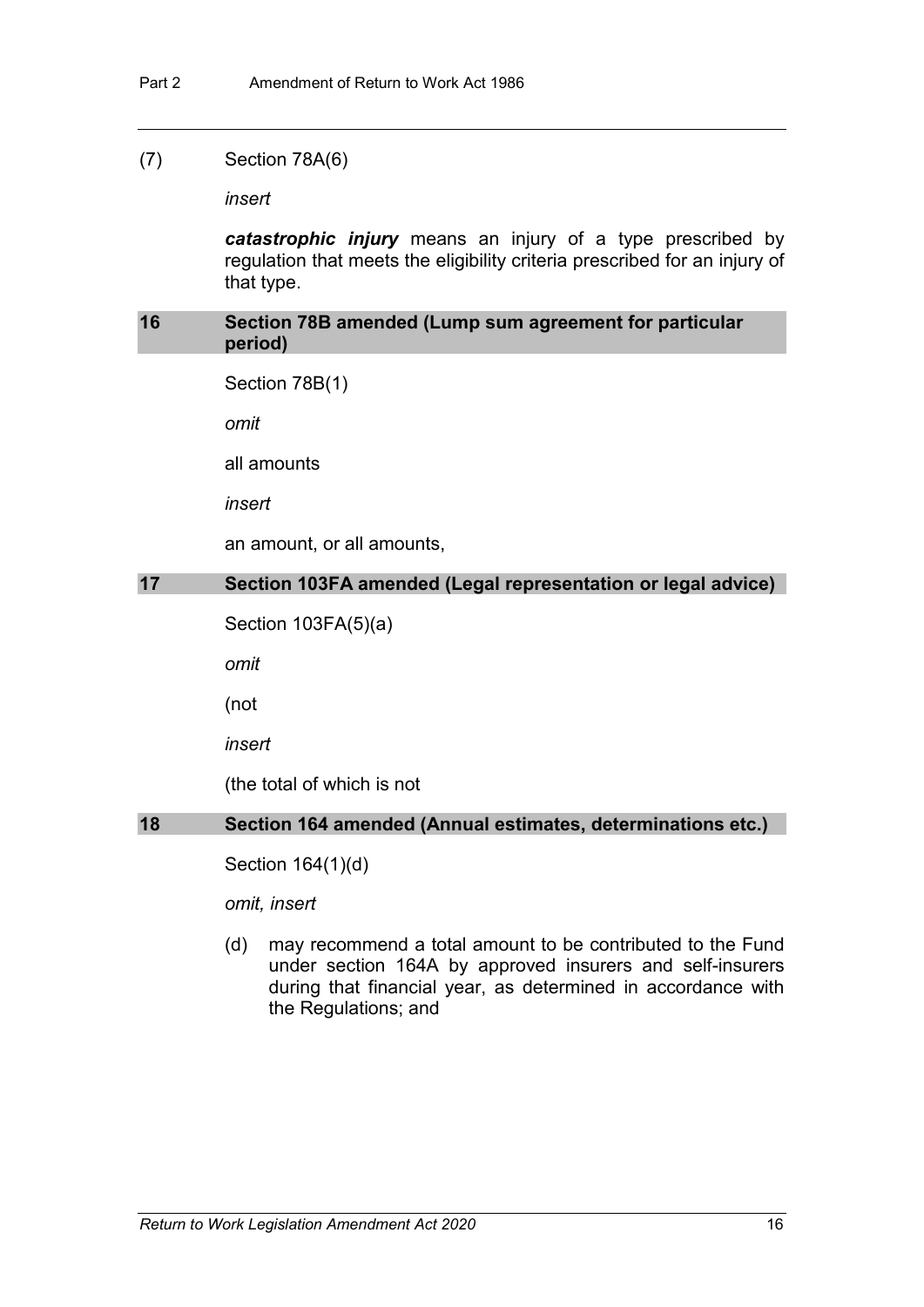## **19 Section 164A amended (Contributions by approved insurers and self-insurers)**

Section 164A(1) and (2)

*omit, insert*

(1) If the Minister approves a recommendation of the Nominal Insurer made under section 164(1)(d), each approved insurer and self-insurer must contribute to the Fund an amount determined by the Nominal Insurer in accordance with the Regulations.

## **20 Section 167 amended (Claims for payment against Nominal Insurer when employer dead, wound up, etc.)**

(1) Section 167, before "Subject"

*insert*

- (1)
- (2) Section 167, at the end

*insert*

- (2) A person may also make a claim for compensation against the Nominal Insurer if:
	- (a) the person claims to be entitled to compensation from an employer; and
	- (b) the liability of the employer to pay the compensation is not covered in full by one or more policies of insurance or indemnity in accordance with this Act.

## **21 Part 15 inserted**

After section 209

*insert*

## **Part 15 Transitional matters for Return to Work Legislation Amendment Act 2020**

## **210 Definitions**

In this Part:

*amending Act* means the *Return to Work Legislation Amendment Act 2020.*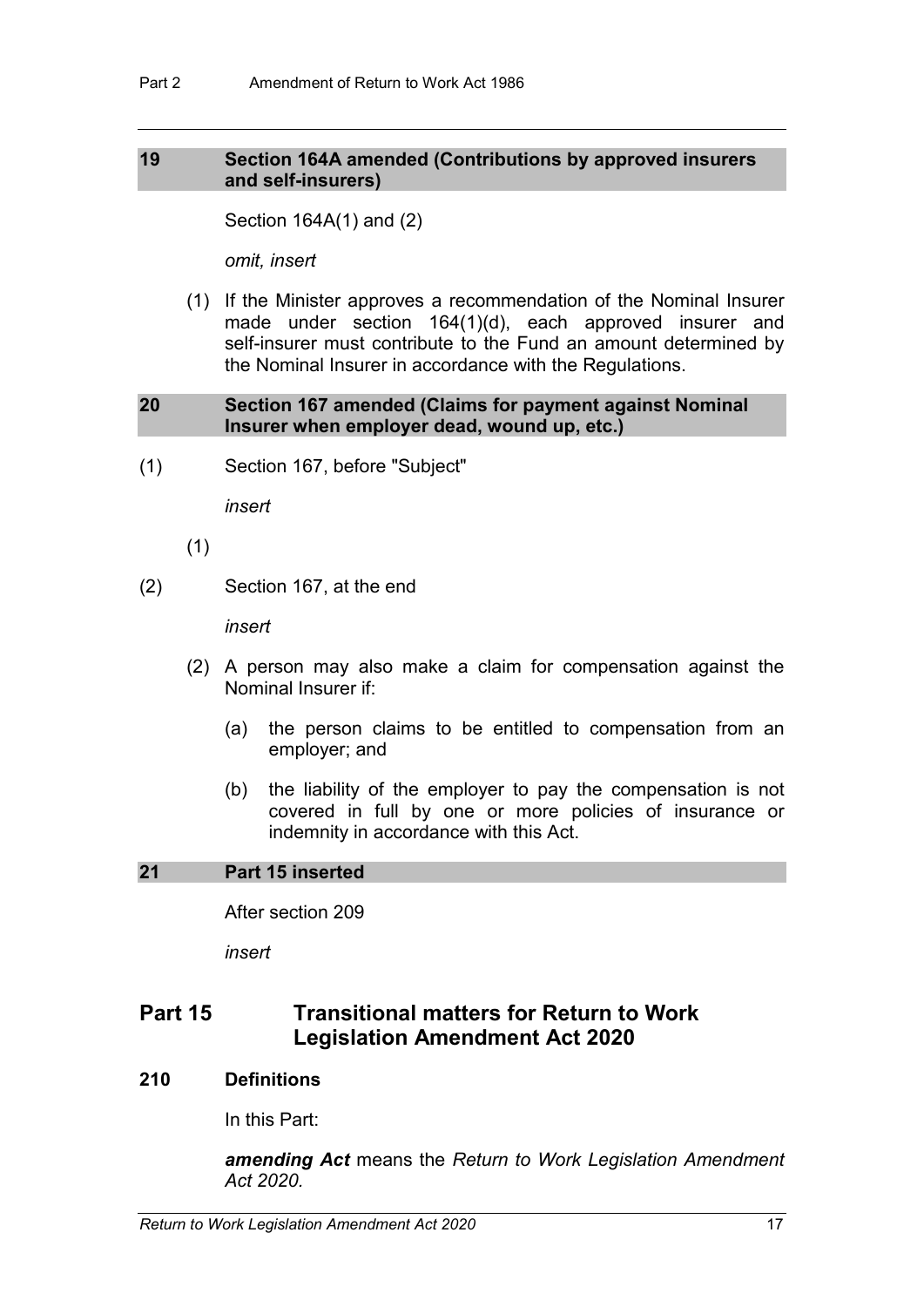*commencement* means the commencement of section 5 of the amending Act*.*

*post-commencement injury*, in relation to a worker, means an injury to the worker that arises after the commencement.

## **211 Worker**

- (1) Section 3B, as inserted by the amending Act, applies only in relation to a person who suffers a post-commencement injury.
- (2) A person who was not a worker under the Act as in force immediately before the commencement continues not to be a worker after the commencement in relation to an injury suffered before the commencement as if the amending Act had not commenced.

## **212 Out of or in course of employment**

- (1) Section 4, as amended by the amending Act, applies only in relation to a post-commencement injury.
- (2) Section 4, as in force immediately before the commencement, continues to apply in relation to an injury suffered by a worker before the commencement as if the amending Act had not commenced.

### **213 Labour hire arrangement**

- (1) Sections 4A and 4B, as inserted by the amending Act, apply in relation to an individual who suffers a post-commencement injury, whether the contract or arrangement was entered into before, on or after the commencement.
- (2) However, the Act as in force immediately before the commencement continues to apply after the commencement in relation to an individual who suffered an injury before the commencement.

### **214 Long-term incapacity**

- (1) Section 65, as amended by the amending Act, applies only in relation to a worker who suffers a post-commencement injury.
- (2) Section 65, as in force immediately before the commencement, continues to apply in relation to a worker who suffered an injury before the commencement as if the amending Act had not commenced.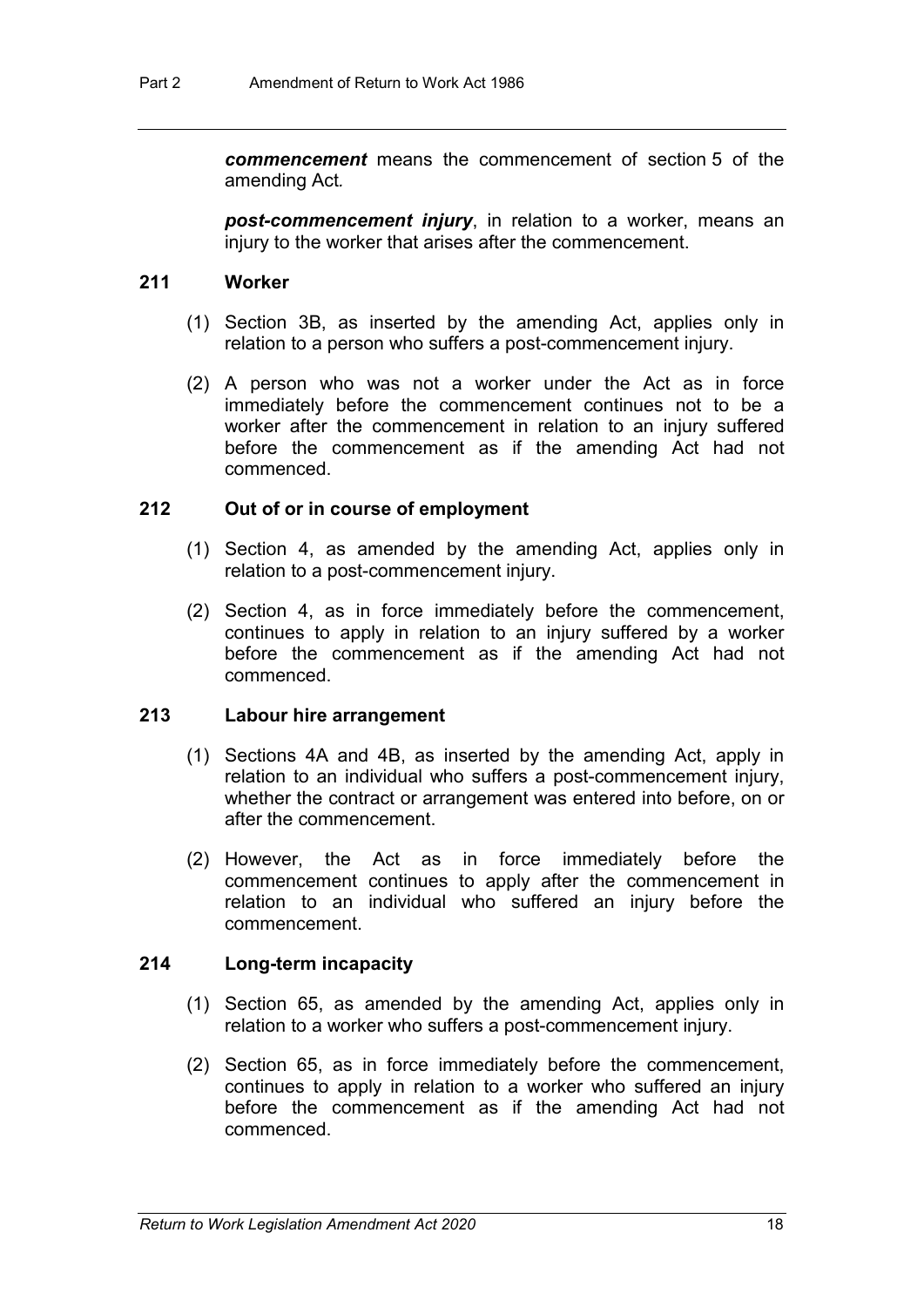## **215 Dispute relating to costs**

- (1) Section 73(4), as amended by the amending Act, applies only in relation to costs incurred, or proposed to be incurred, after the commencement.
- (2) Section 73(4), as in force immediately before the commencement, continues to apply in relation to costs incurred before the commencement as if the amending Act had not commenced.

## **216 Overpayment of benefits**

Section 74, as inserted by the amending Act, applies only in relation to an overpayment of benefits that occurs after the commencement.

## **217 Rehabilitation costs**

Section 78(4), as inserted by the amending Act, applies only in relation to costs incurred after the commencement.

## **218 Settlement by agreement**

- (1) Section 78A, as amended by the amending Act, applies only in relation to an agreement entered into after the commencement.
- (2) Section 78A, as in force immediately before the commencement, continues to apply in relation to an agreement entered into before the commencement as if the amending Act had not commenced.

## **22 Act further amended**

Schedule 1 has effect.

## **Part 3 Amendment of Return to Work Regulations 1986**

| 23 | <b>Regulations amended</b> |  |
|----|----------------------------|--|
|    |                            |  |

This Part amends the *Return to Work Regulations 1986*.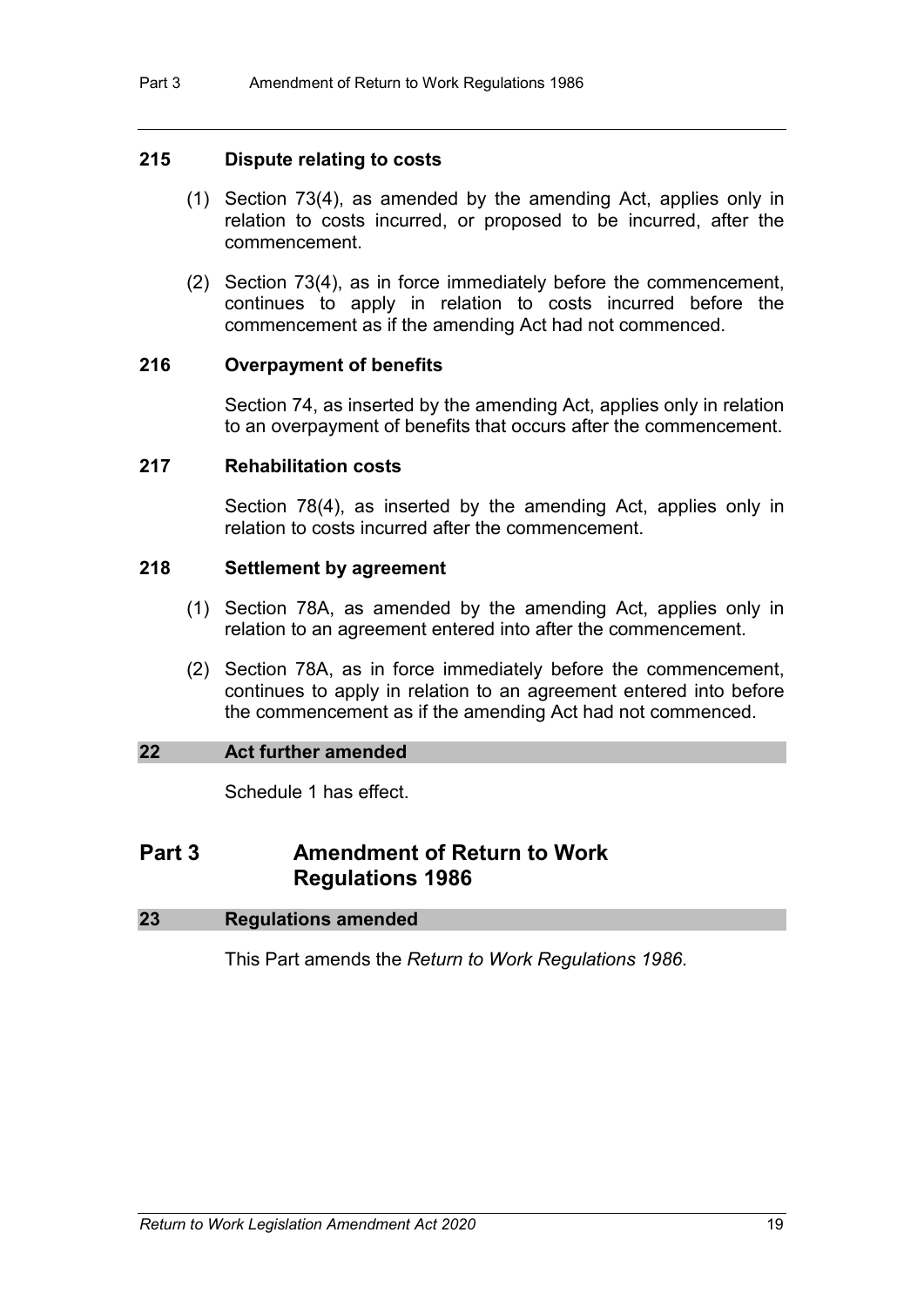## **24 Regulation 3 amended (Definitions)**

Regulation 3

*insert*

*first-responder*, for Schedule 2, means a person with specialised training (such as a paramedic, police officer, firefighter or other emergency personnel), who attends the site of an incident and provides assistance in situations:

- (a) involving actual or potential injury to persons or damage to property; and
- (b) which may also include risk to the first-responder; and
- (c) where time may be of the essence to save lives or property.

## **25 Regulation 3A amended (Definition of** *worker***)**

(1) Regulation 3A(1)

*omit*

paragraph (b) of the definition of *worker* in section 3(1)

*insert*

section 3B(17)(a)

(2) Regulation 3A(1)

*omit*

within the meaning of that definition

*insert*

for the Act

(3) Regulation 3A(2)

*omit*

paragraph (g) of the definition of *worker* in section 3

*insert*

section 3B(17)(b)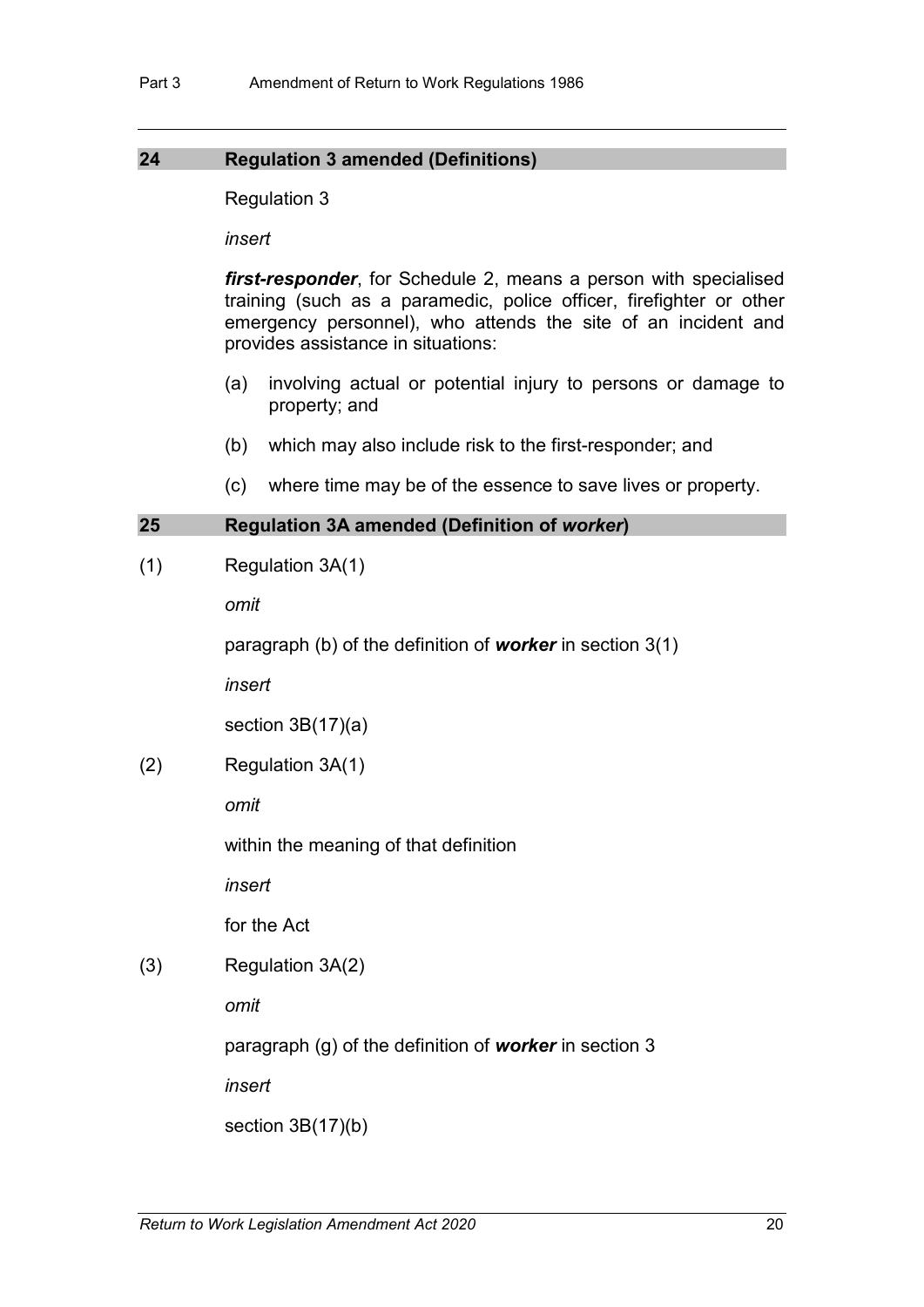### (4) Regulation 3A(2)

*omit*

within the meaning of that definition

*insert*

for the Act

## **26 Regulation 4 amended (Prescribed member of family)**

Regulation 4

*omit*

section 3(2)

*insert*

section 3B(4)

## **27 Regulation 4A replaced**

Regulation 4A

*repeal, insert*

### **4A Worker of household**

For section 3B(11) of the Act, the prescribed amount is 20% of the annual equivalent of average weekly earnings.

### **28 Regulation 5 amended (Prescribed amount)**

Regulation 5

*omit*

section 3(10)

*insert*

section 3B(15)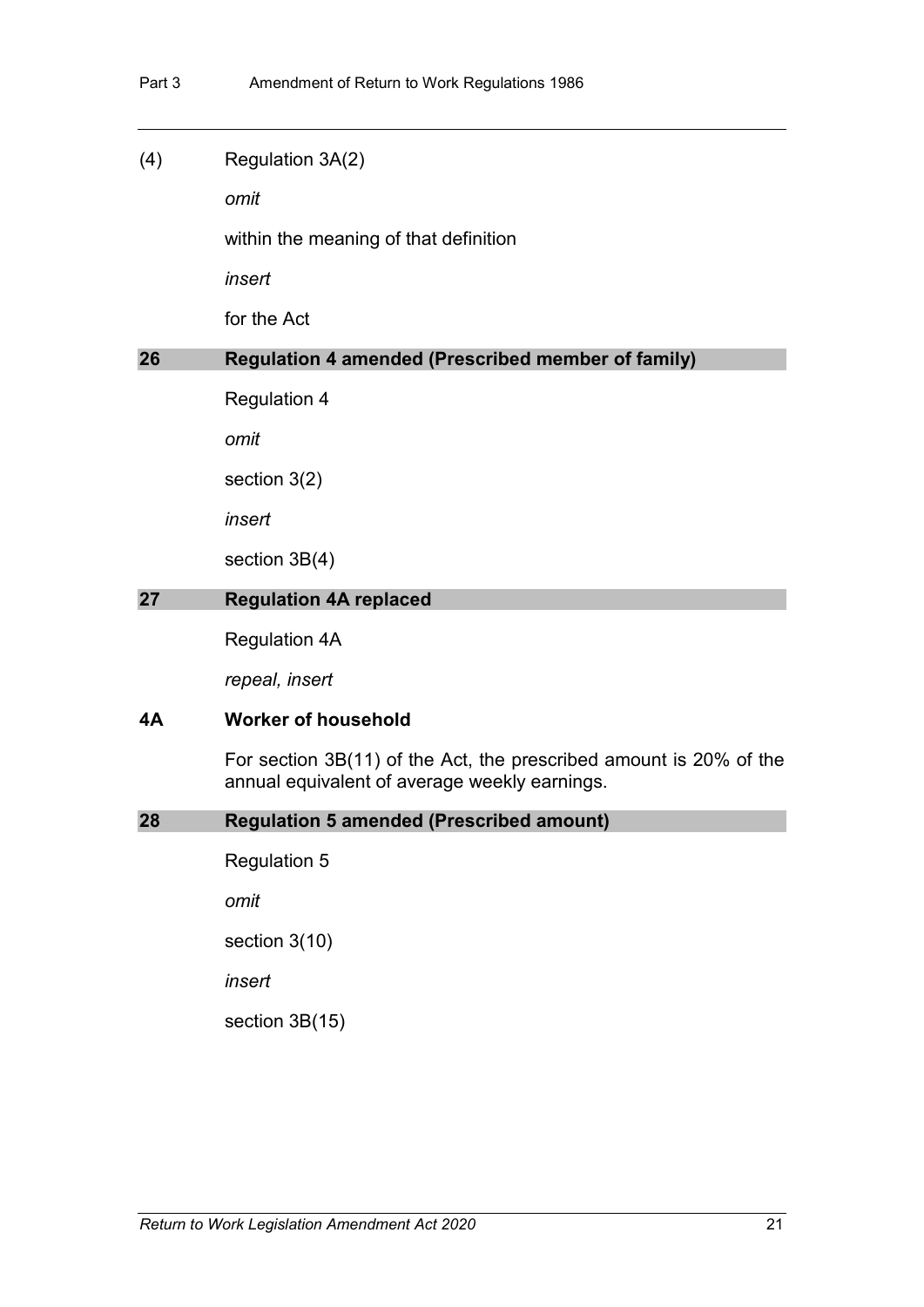## **29 Regulation 5B amended (Prescribed diseases and qualifying periods: firefighters)**

Regulation 5B, table, after entry for "Multiple myeloma"

*insert*

Asbestos related diseases 15 years

Primary site liver cancer **15 years** 

Primary site lung cancer **15 years** 

Primary site skin cancer **15** years

## **30 Regulation 11A inserted**

After regulation 11

*insert*

## **11A Catastrophic injury**

For section 78A(6) of the Act, an injury mentioned in Schedule 2A is prescribed as a catastrophic injury.

## **31 Regulations 17B and 17C inserted**

After regulation 17A

*insert*

## **17B Contributions to Nominal Insurer's Fund**

- (1) The Nominal Insurer may recommend a total amount to be contributed to the Nominal Insurer's Fund under section 164A of the Act by approved insurers and self-insurers during the financial year.
- (2) In determining the total amount mentioned in subregulation (1), the Nominal Insurer is to have regard to the amount standing to the credit of the Fund at the beginning of that year including:
	- (a) amounts set aside in earlier years as provision to meet expenditure in later years; and
	- (b) the amount estimated to be received into the Fund during the year other than from approved insurers and self-insurers under section 164A of the Act.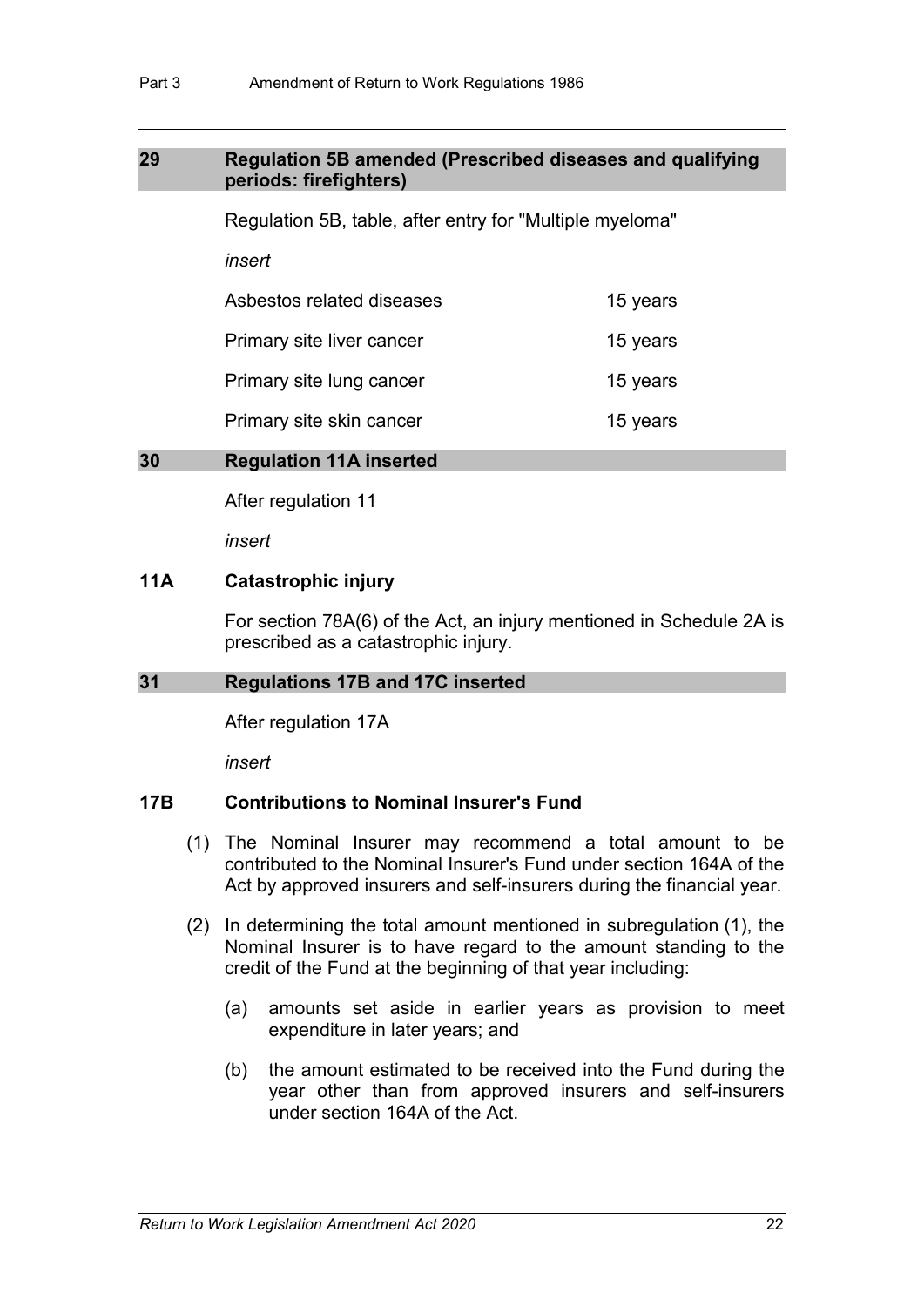## **17C Amount of contributions**

- (1) For section 164A of the Act, the contribution amount for each approved insurer and self-insurer is equal to a percentage determined by the Nominal Insurer in accordance with subregulation (2), as approved by the Minister under subregulation  $(2)$ , as approved by section 164(1)(e) of the Act, of:
	- (a) for an approved insurer the premium income (whether received by or owing to the insurer) of the approved insurer in respect of policies of insurance or indemnity effected with the approved insurer by employers in the preceding financial year in compliance with section 126AA(1) of the Act; and
	- (b) for a self-insurer the premium that would have been payable by the self-insurer if the self-insurer had obtained, in respect of that year, or the part of that year during which the self-insurer was a self-insurer, an adequate policy of insurance or indemnity.
- (2) The percentage determined by the Nominal Insurer for subregulation (1) is to be:
	- (a) sufficient, in the opinion of the Nominal Insurer, to provide the total amount to be contributed to the Fund by approved insurers and self-insurers during the financial year as determined in accordance with section 164(1)(d) of the Act; and
	- (b) uniform for all approved insurers and self-insurers.

### **32 Regulation 18 amended (Service on nominal insurer)**

Regulation 18, heading

*omit*

**nominal insurer**

*insert*

## **Nominal Insurer**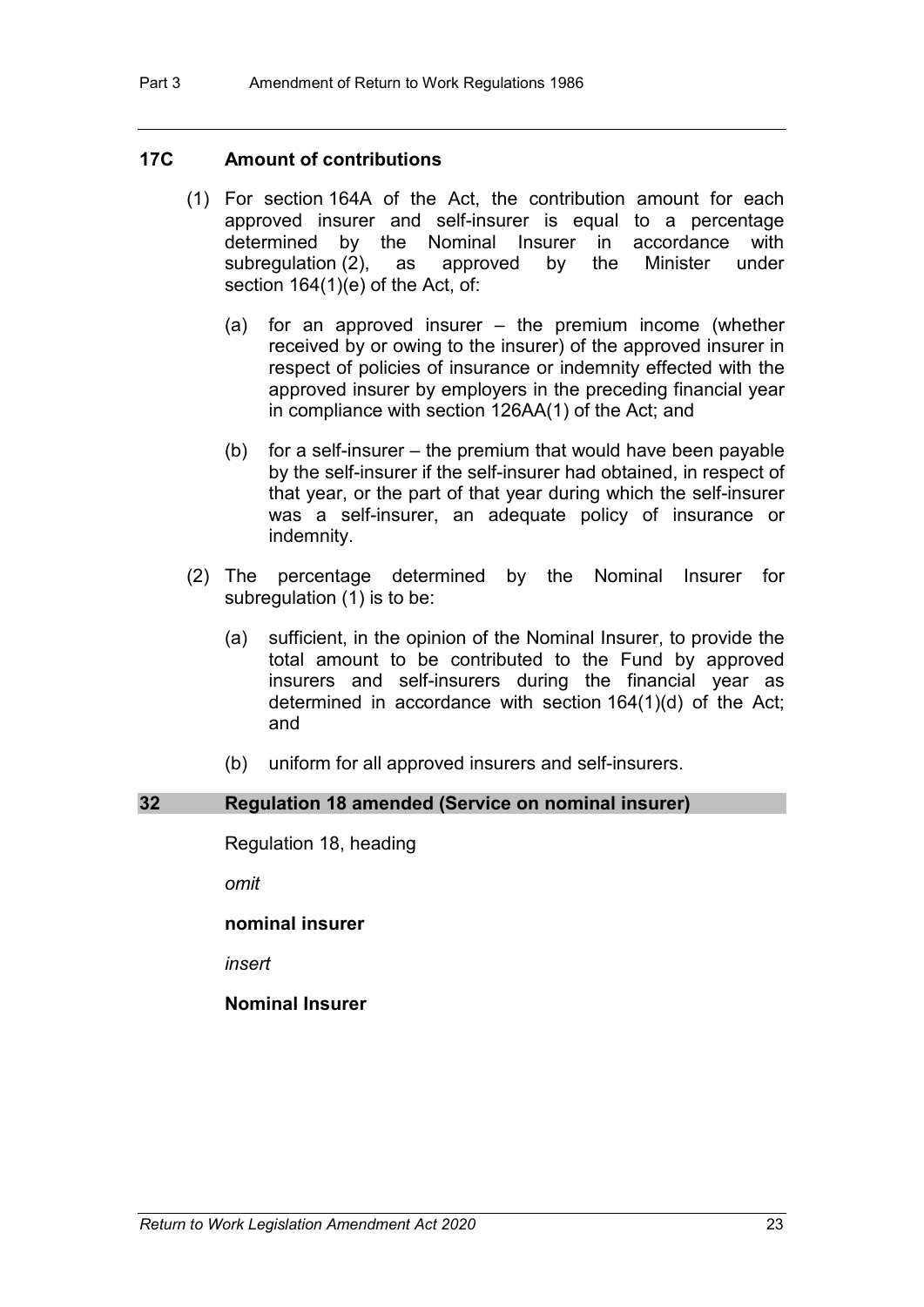## **33 Schedule 2 amended (Prescribed diseases and kinds of employment)**

Schedule 2, after item 9

*insert*

## **MENTAL HEALTH DISEASE**

9A. Post-traumatic stress disorder All work as a first responder, including as a volunteer, but not including a person trained as a first responder who has not attended in person at an emergency situation or incident.

## **34 Schedule 3 replaced**

Schedule 3

*omit, insert*

## **Schedule 2A Catastrophic injury**

regulation 11A

## **Division 1 Preliminary**

### **1 Definition**

In this Schedule:

*FIM(TM) instrument* means the *Guide for the Uniform Data Set for Medical Rehabilitation, 1996*.

## **Division 2 Prescribed injuries**

### **2 Spinal cord injury**

- (1) The eligibility criteria for a permanent spinal cord injury resulting in a permanent neurological deficit suffered by a person are:
	- (a) the permanent neurological deficit is classified as grade A, B, C or D on the ASIA impairment scale, as assessed under the ISNCSCI; and
	- (b) the injury has resulted in a residual significant impact on the function of the autonomic nervous system, evidenced by a score of 0 for an item relating to bladder, bowel or sexual function, as assessed under the ISAFSCI.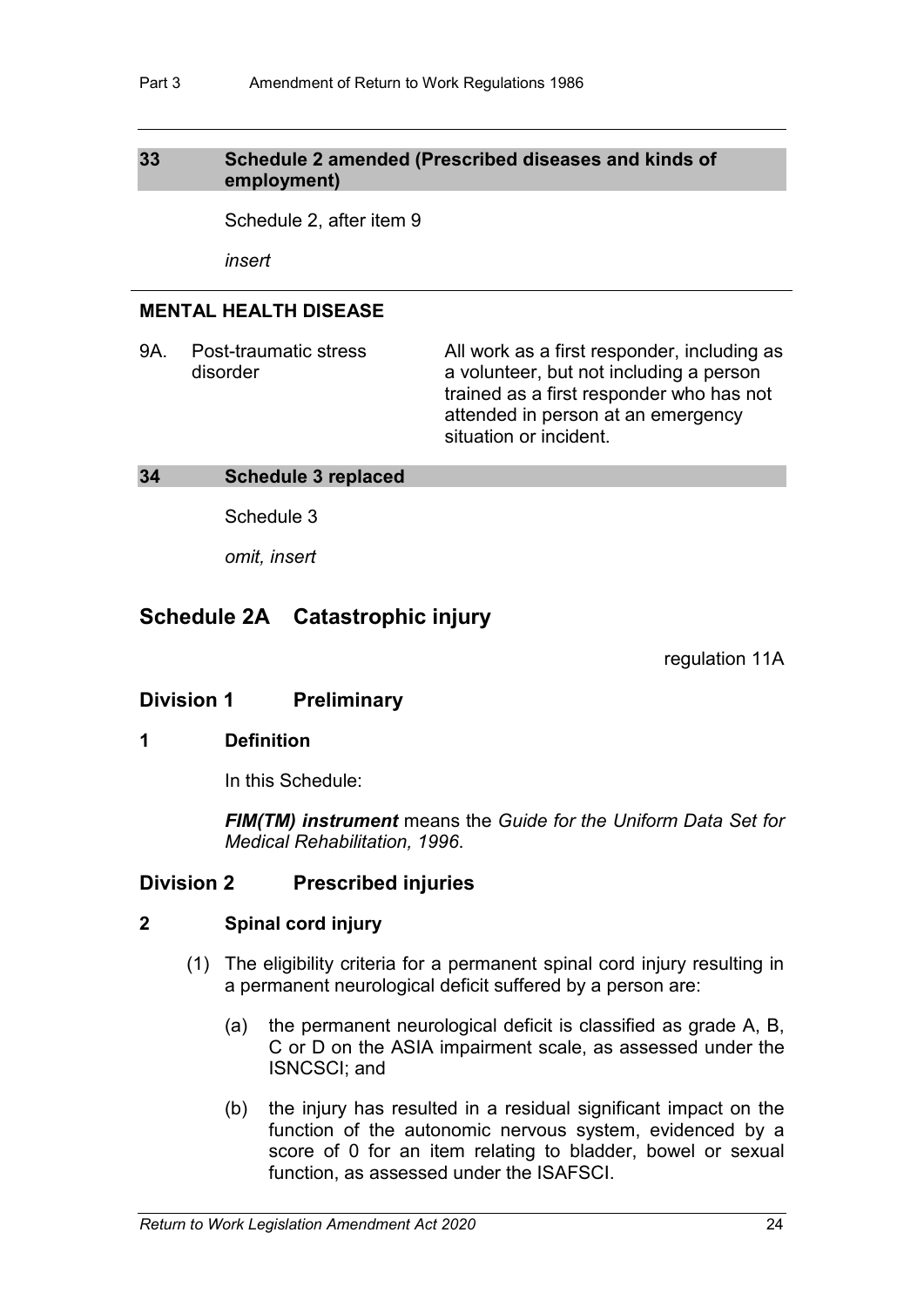(2) In this clause:

*ASIA impairment scale* means the scale, known as the American Spinal Injury Association Impairment Scale, used for measuring impairment resulting from a spinal cord injury and published by the American Spinal Injury Association.

*ISAFSCI* means the document called "International standards to document remaining autonomic function after spinal cord injury", published by the American Spinal Injury Association.

*ISNCSCI* means the document called "International Standards for Neurological Classification of Spinal Cord Injury", published by the American Spinal Injury Association.

## **3 Traumatic brain injury**

- (1) The eligibility criteria for a traumatic brain injury resulting in a permanent impairment suffered by a person are:
	- (a) any or all of the following apply:
		- (i) the injury results in post-traumatic amnesia lasting 7 days or more as evidenced by an assessment using an approved scale;
		- (ii) the person is or was in a coma, other than an induced coma, as determined in accordance with the Glasgow coma scale, for 1 hour or more as a result of the injury;
		- (iii) brain imaging shows a significant brain abnormality as a result of the injury; and
	- (b) the person's functional ability as a result of the injury is assessed as 5 or less for a motor or cognitive item using the FIM(TM) instrument.
- (2) In this clause:

*approved scale*, for assessing post-traumatic amnesia, means:

- (a) the clinical tool, known as the Westmead Post-traumatic Amnesia Scale, used to assess the period a person suffers post-traumatic amnesia; or
- (b) a clinically accepted scale similar to the Westmead Post-Traumatic Amnesia Scale approved by the Agency for this definition.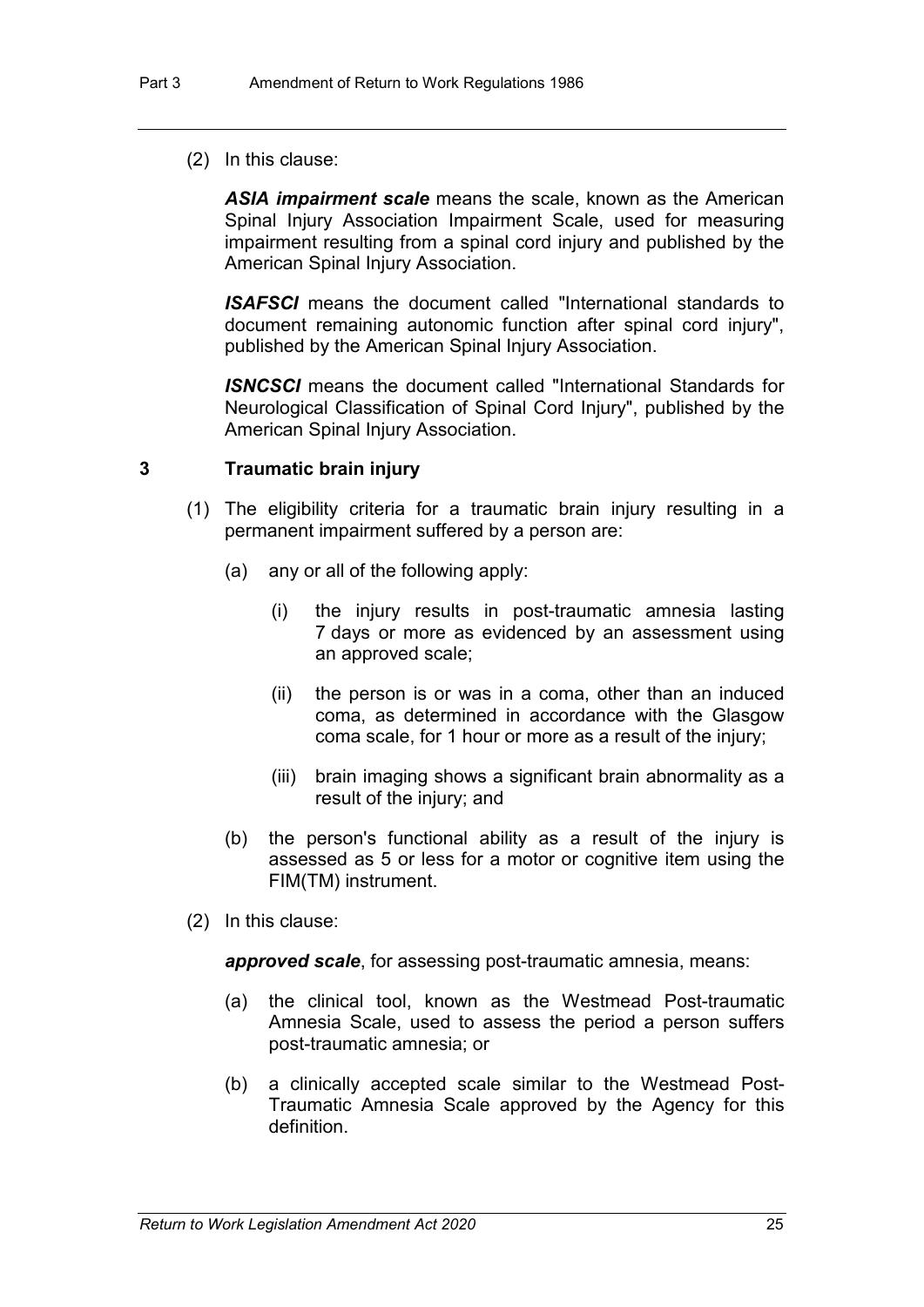*Glasgow coma scale* means the scale, known as the Glasgow coma scale, used for assessing the level of consciousness of a person following a traumatic brain injury, using eye, verbal and motor responses.

## **4 Amputation of a leg through or above the femur**

- (1) The eligibility criterion for the amputation of a leg through or above the femur is that the amputation involves the loss of 65% or more of the length of the femur.
- (2) For subclause (1), the percentage of the length of the femur lost must be worked out by:
	- (a) comparing the length of the femur before and after the amputation using X-rays taken before and after the amputation; or
	- (b) if X-rays of the femur are not available comparing the length of the femur of the amputated leg with the length of the contralateral femur.
- (3) To avoid doubt, the eligibility criterion in subclause (1) may be satisfied even if the person suffers from a personal injury that is the amputation of more than one limb or parts of different limbs.

### **5 Amputation of more than one limb or parts of different limbs**

- (1) The eligibility criteria for the amputation of more than one limb or parts of different limbs are:
	- (a) the amputations involve the loss of 50% or more of the length of each of the person's tibias; or
	- (b) both of the person's upper limbs are amputated at or above the first metacarpophalangeal joint of the thumb and index finger of each hand; or
	- (c) the amputations involve:
		- (i) the loss of 50% or more of the length of one of the person's tibias; and
		- (ii) one of the person's upper limbs being amputated at or above the first metacarpophalangeal joint of the thumb and index finger of the same hand.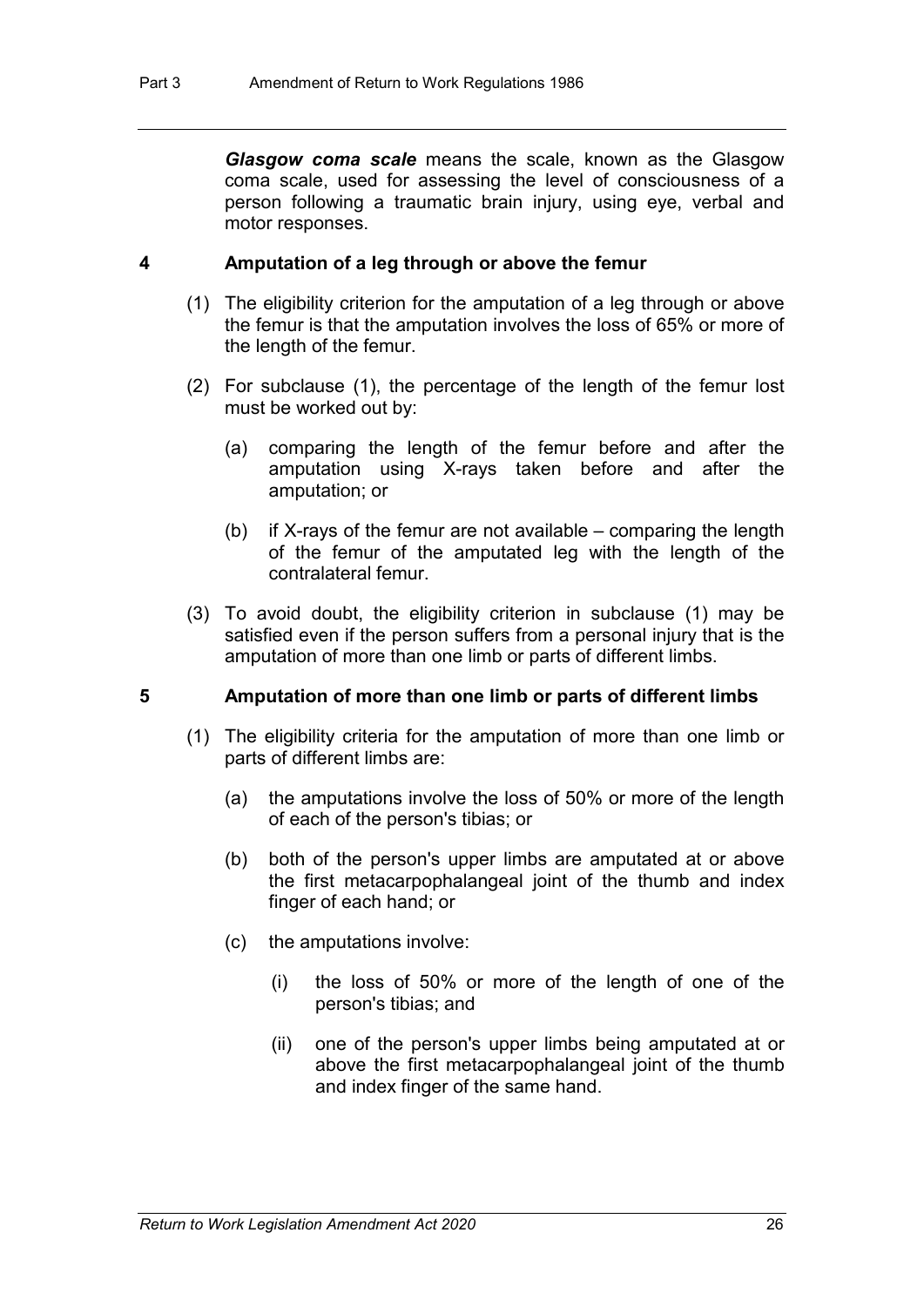- (2) For subclause (1), the percentage of the length of the tibia lost must be worked out by:
	- (a) comparing the length of the tibia before and after the amputation using X-rays taken before and after the amputation; or
	- (b) if X-rays of the tibia are not available comparing the length of the tibia of the amputated leg with the length of the contralateral tibia; or
	- (c) if the length of the contralateral tibia cannot be determined using the estimated knee height based on overall height before the amputation.

## **6 Full thickness burn to all or part of the body**

The eligibility criteria for a full thickness burn to all or part of the body are:

- (a) the full thickness burn is to:
	- (i) more than 40% of the total body surface area; or
	- (ii) both hands; or
	- (iii) the face; or
	- (iv) the genital area; and
- (b) the person's functional ability as a result of the injury is assessed as 5 or less for a motor or cognitive item using the FIM(TM) instrument.

## **7 Inhalation burn resulting in permanent respiratory impairment**

The eligibility criterion for an inhalation burn resulting in a permanent respiratory impairment is if the injured person's functional ability as a result of the injury is assessed as 5 or less for a motor or cognitive item using the FIM(TM) instrument.

#### **8 Permanent blindness caused by trauma**

- (1) The eligibility criterion for permanent blindness caused by trauma is that the injured person has a visual defect, or a combination of visual defects, that result in visual loss that is, or is equivalent to:
	- (a) visual acuity of less than 6/60 in both eyes, assessed using the Snellen scale after correction by suitable lenses; or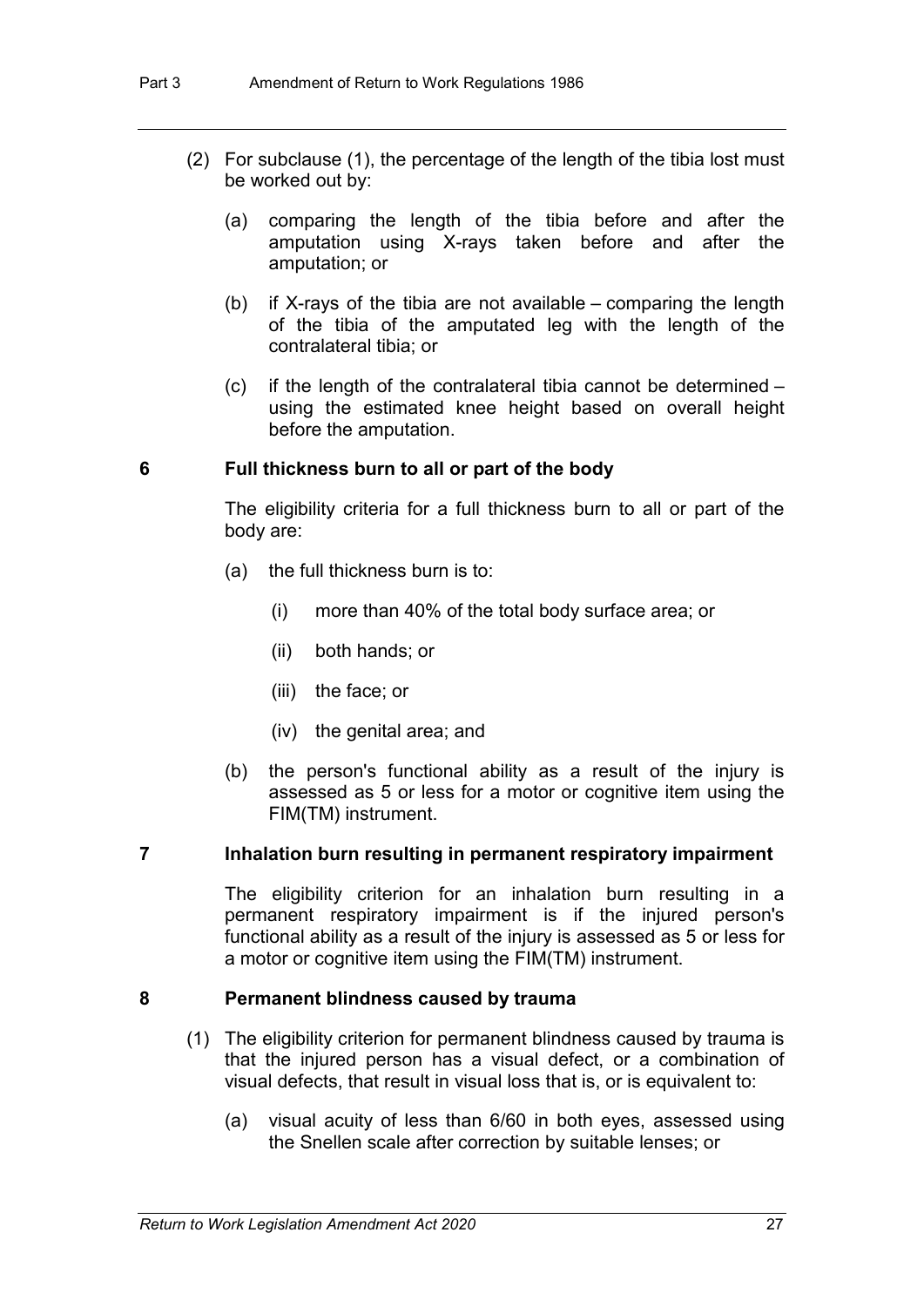- (b) the constriction of the person's field of vision to 10 degrees or less of the arc around central fixation in the person's better eye, regardless of corrected visual acuity (equivalent to 1/100 white test object).
- (2) In this clause:

**Snellen scale** means the scale for measuring visual acuity using rows of letters printed in decreasing sizes.

## **Schedule 3 Prescribed provisions for compulsory insurance**

regulation 15A

The *Return to Work Act 1986* (the *Act*) requires that every employer obtain a Policy of Insurance or Indemnity from an insurer approved by the Work Health Authority (the *Authority*). The cover must be for the full amount of the employer's liability under the Act and not less than \$2 000 000 in respect of the employer's liability independently of the Act for an injury to one of the employer's workers.

The ……………………………….. (the *Insurer*) is an insurer approved by the Authority.

The Insured (the *Employer*) described in the Schedule to this Policy is carrying on business in the Northern Territory. The Employer has made a written proposal and declaration to the Insurer. That proposal and declaration contain the particulars and statements which the Employer and Insurer agree are the basis of this Policy and form part of this Policy.

This Policy covers only the business or occupation described in the Schedule unless details of another business or occupation have been supplied to the Insurer and the Insurer has confirmed its acceptance of the extension of the Policy by endorsing the Schedule accordingly.

The premium that the Employer must pay the Insurer and the policy period are set out in the Schedule. The premium is subject to adjustment as set out in the Conditions below.

If the Employer is liable during the policy period to pay compensation to or in respect of one of the Employer's workers (or a person who is deemed by the Act to be one of the Employer's workers) for an injury to the worker in his or her employ, the Insurer will indemnify the Employer for: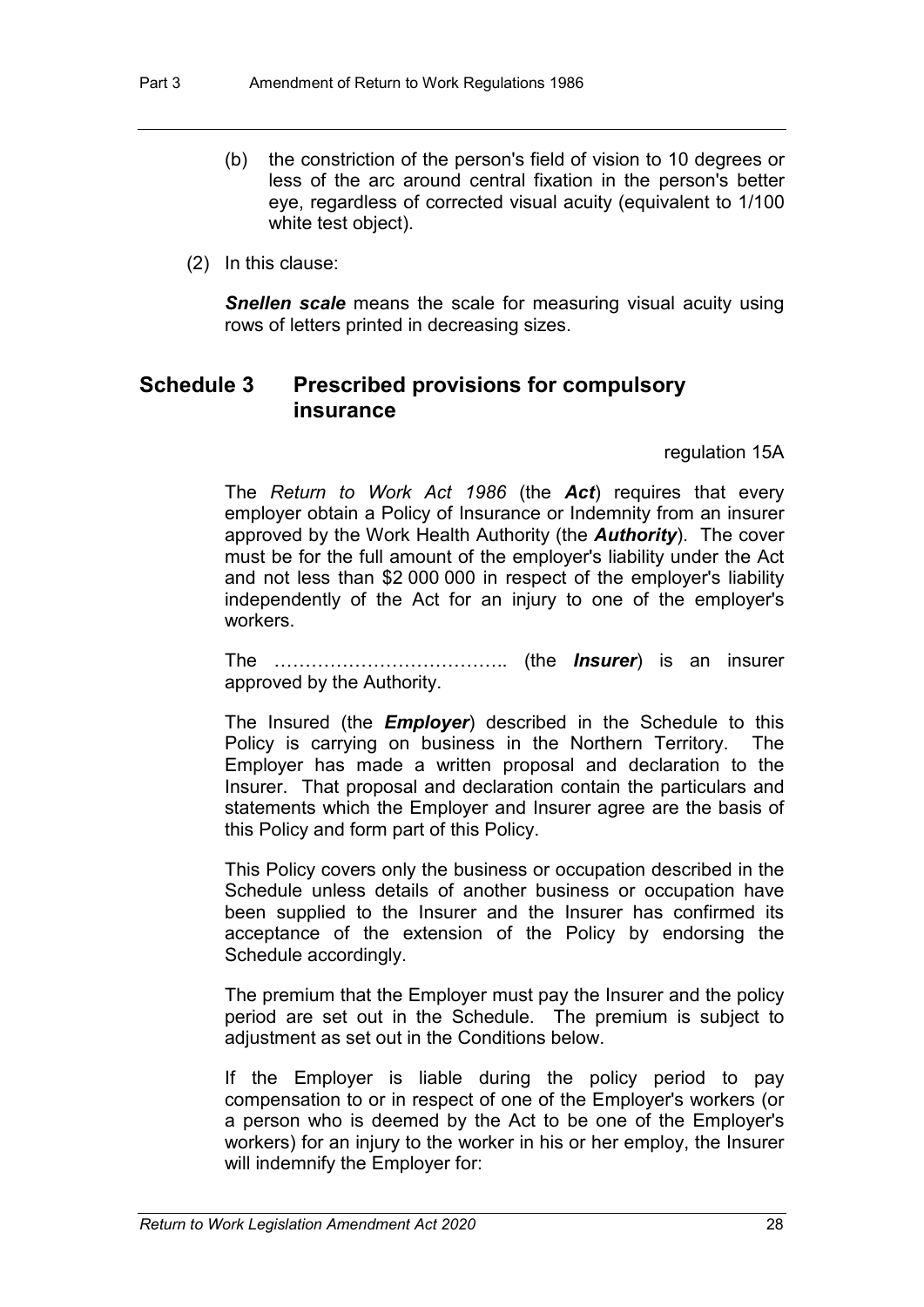- (a) the full amount of the Employer's liability under the Act; and
- (b) the full amount of the Employer's liability independently of the Act up to \$2 000 000; and
- (c) any costs and expenses incurred with the Insurer's written consent in connection with the defence of legal proceedings in which that liability is alleged.

The Employer's right to indemnity is subject to:

- (a) the provisions of the Act and its subordinate Rules and Regulations, all of which are deemed to form part of the Policy; and
- (b) the fulfilment by the Employer of the Conditions set out below.

## **Conditions**

## **1 Notices**

Every notice or communication to be given or made under this Policy must be delivered in writing at the office of the Insurer from which the Policy was issued.

## **2 Claims**

The Employer must give notice to the Insurer of any injury to which the policy relates as soon as the Employer (or the Employer's representative) receives information about the happening of an injury or about any incapacity arising from an injury. The Employer must also immediately send to the Insurer every written notice of claim, conferences or proceedings and all information about any verbal notice of claim, conferences or proceedings.

### **3 Employer not to make admissions**

The Employer must not, without the written authority of the Insurer, incur any litigation expense, or make any payment, settlement or admission of liability, in respect of an injury to or claim made by a worker.

## **4 Defence of proceedings**

The Insurer is entitled to use the name of the Employer in respect of anything indemnified under this Policy, including the bringing, defending, enforcing or settling of legal proceedings for the benefit of the Insurer. The Employer must give all information and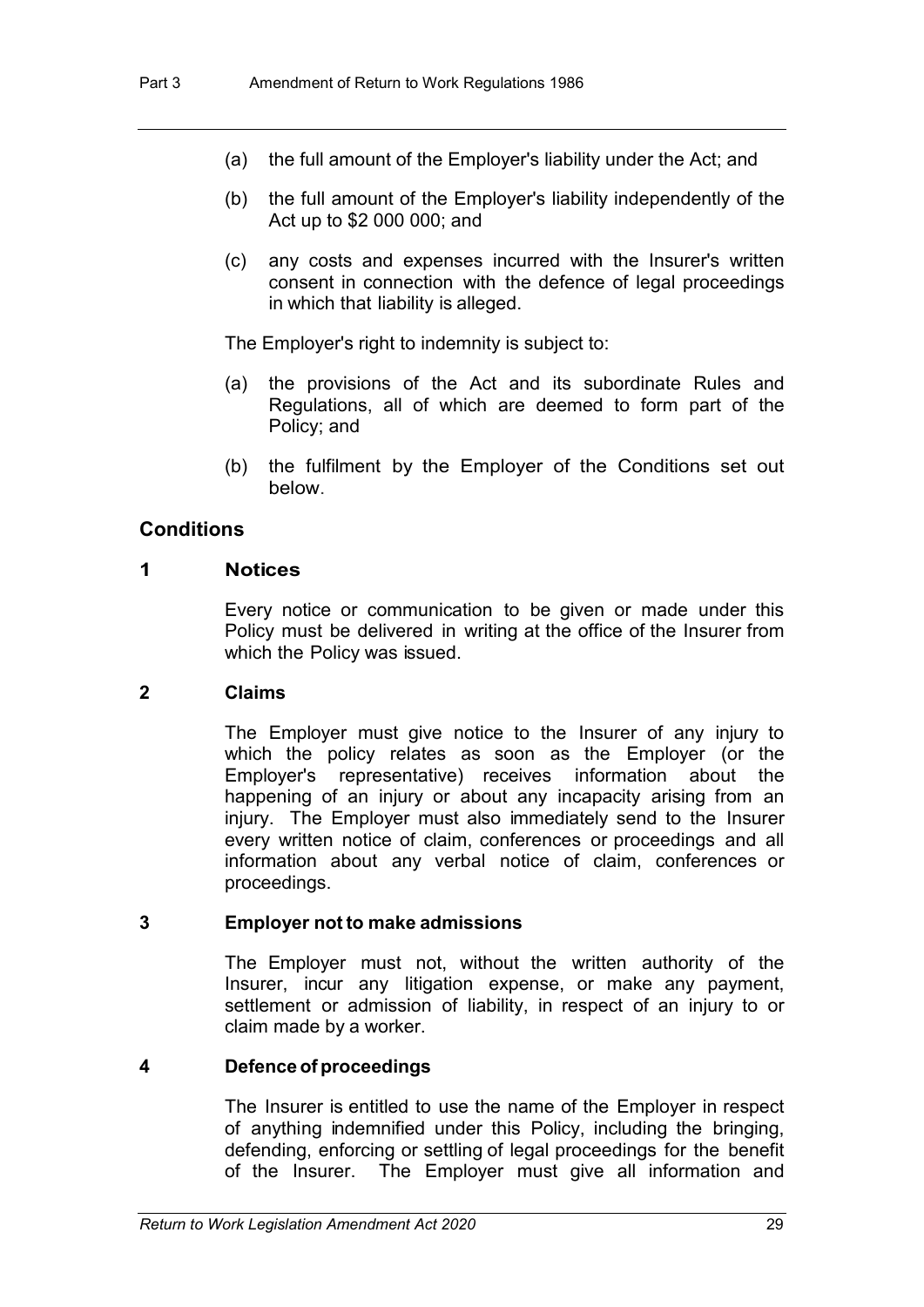assistance, and forward all documents, to enable the Insurer to settle or resist a claim as the Insurer thinks fit.

## **5 Subrogation**

The Insurer is entitled to use the name of the Employer in proceedings to enforce, for the benefit of the Insurer, an order<br>for costs or other remedy. The Insurer is entitled to be The Insurer is entitled to be subrogated to all rights that the Employer may have against any persons who may be responsible in relation to a claim for an injury covered by the Policy. The Employer must execute all necessary documents for the purpose of vesting such rights in the **Insurer** 

## **6 Precautions**

The Employer must take all reasonable precautions to prevent injuries.

## **7 Injury**

If a worker is injured in connection with ways, works, machinery or plant, then so far as practicable, no alteration or repair may be made without the consent of the Insurer until the Insurer has had an opportunity of examining them.

## **8 Inspection**

The Insurer has the right and opportunity at all reasonable times to inspect the works, machinery, plant and appliances used in the Employer's business.

## **9 Premium**

Premiums will be regulated by the amount of wages, salaries and all other forms of remuneration paid or allowed to workers during each policy period.

## **10 Wages books must be kept**

The name and earnings of every worker employed by the Employer must be entered regularly in a proper wages book so that a record exists of the Employer's workers.

## **11 Adjustment of premium**

The Employer must at all times allow a person authorised by the Insurer to inspect the wages book. Within 28 days after the end of a policy period, the Employer must also supply the Insurer with a correct account of all wages, salaries and other forms of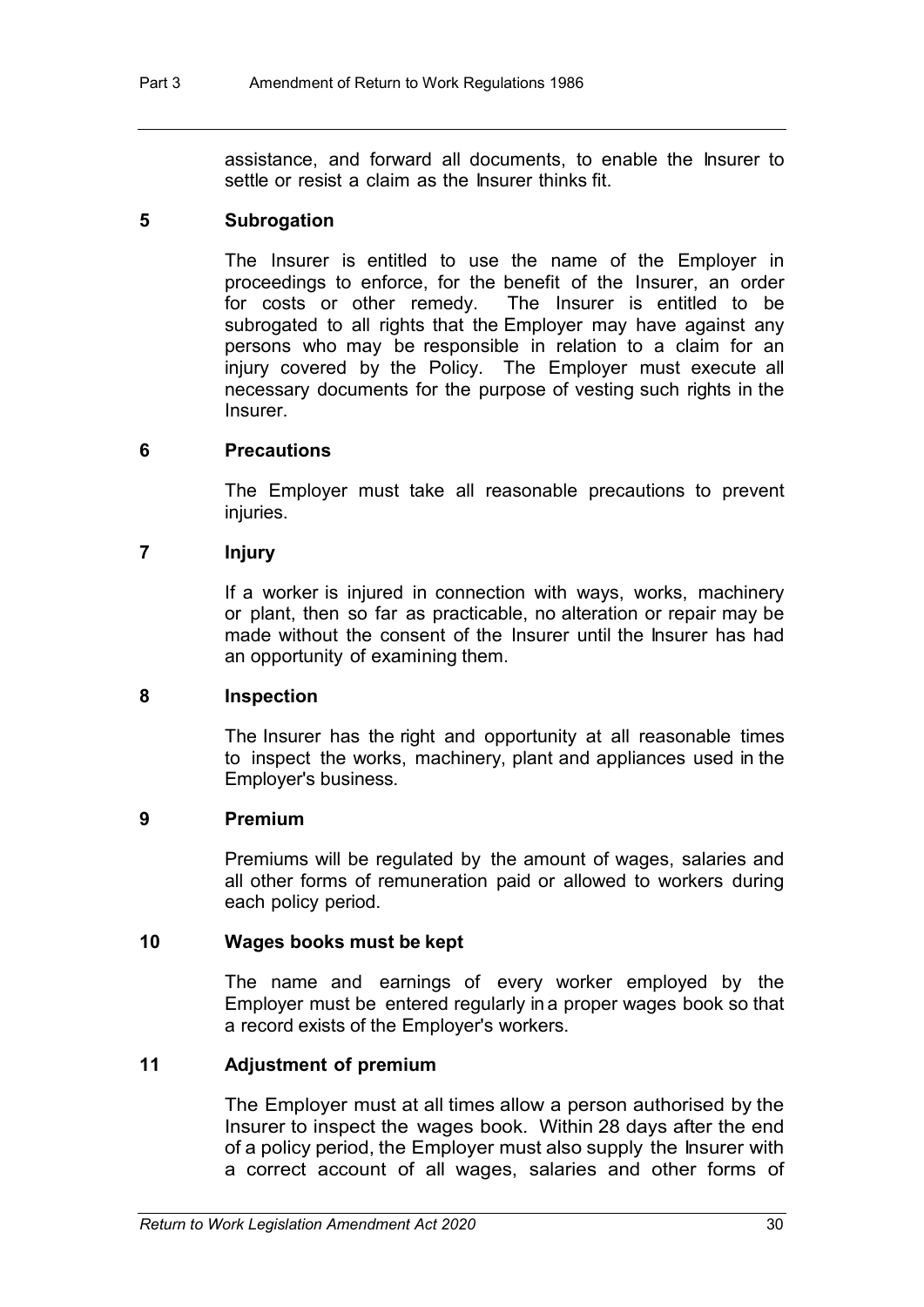remuneration paid or allowed during that policy period. If the total amount differs from the amount on which premium has been paid, the difference in premium will be met by either further payment to the Insurer or a refund by the Insurer, subject to the Insurer's retention of the minimum premium as stated inthe proposal.

## **12 Assignment**

No assignment of interest under this Policy will bind the Insurer unless the written consent of the Insurer is endorsed on the Policy.

## **13 Cancellation of Policy**

The Insurer may, at the request of the Employer, cancel the Policy by giving written notice to the Employer if the Insurer is satisfied that the Employer does not require this Policy for any of the following circumstances:

- (a) the Employer is no longer employing a worker as defined by the Act;
- (b) there are no Territory workers required to be covered by the Act;
- (c) the employer has another Policy with an Approved Insurer covering the same liability.

The notice of cancellation must be posted to the Employer and cancellation will be effective from the date of the request of the cancellation or the date specified for cancellation (if that date is a later date) or the date from which another Policy with an Approved Insurer is incepted; whichever occurs first.

In any other circumstance cancellation will not be effective unless prior consent of the Authority is obtained.

Despite the cancellation of the Policy, the Employer must give the Insurer a statement of wages showing the amount paid up to the time of cancellation. The premium for the period of insurance prior to the cancellation will be adjusted on a pro rata basis in the manner set out in condition 11 of this Policy.

## **14 No waiver of conditions**

A condition or provision of this Policy cannot be waived or altered except with the prior consent of the Insurer as endorsed on the Policy. Notice to an agent, or knowledge of an agent or any other person, will not be taken to effect a waiver or alteration of a condition in this policy.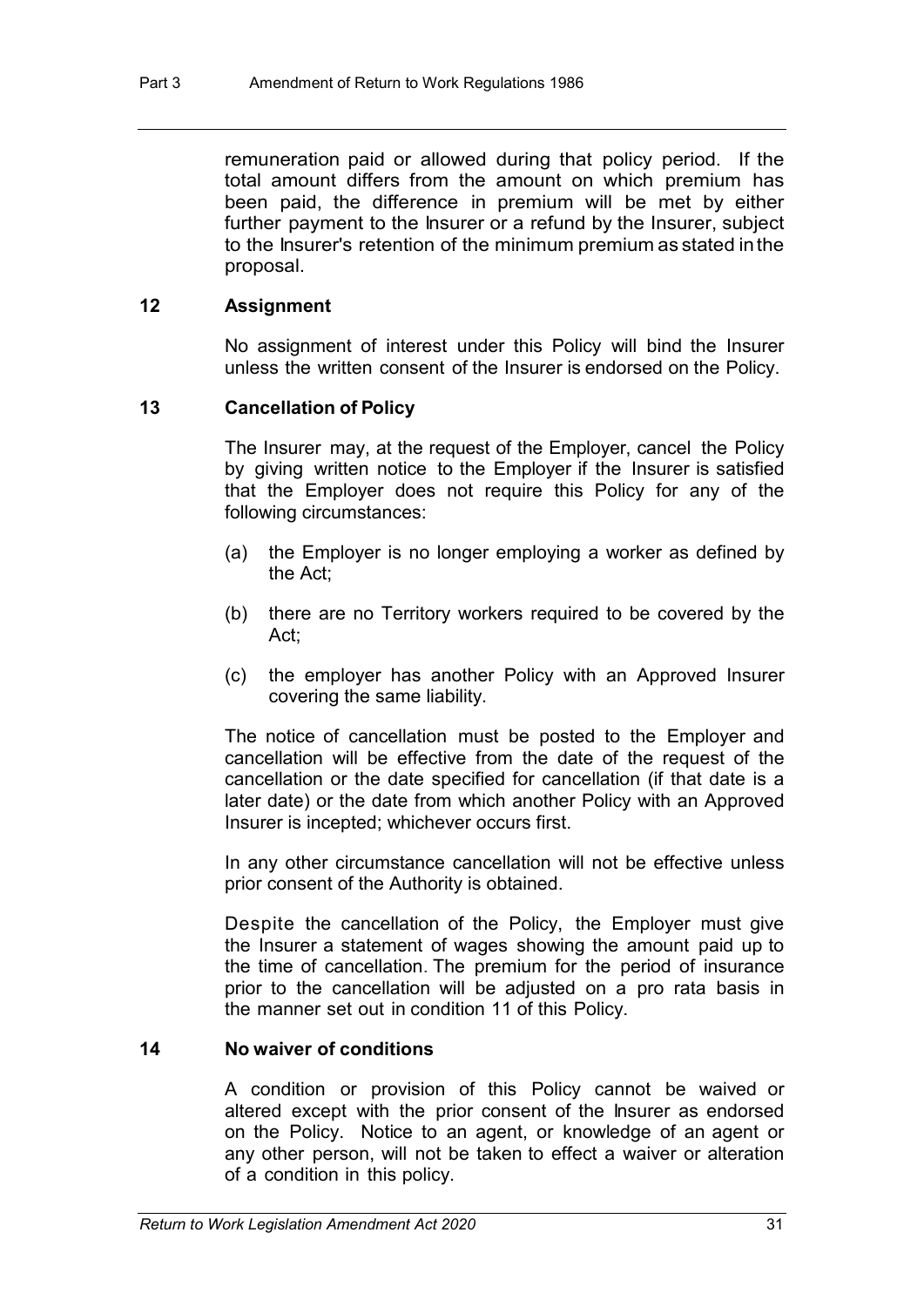## **35 Regulations further amended**

Schedule 2 has effect.

# **Part 4 Repeal of Act**

## **36 Repeal of Act**

This Act is repealed on the day after it commences.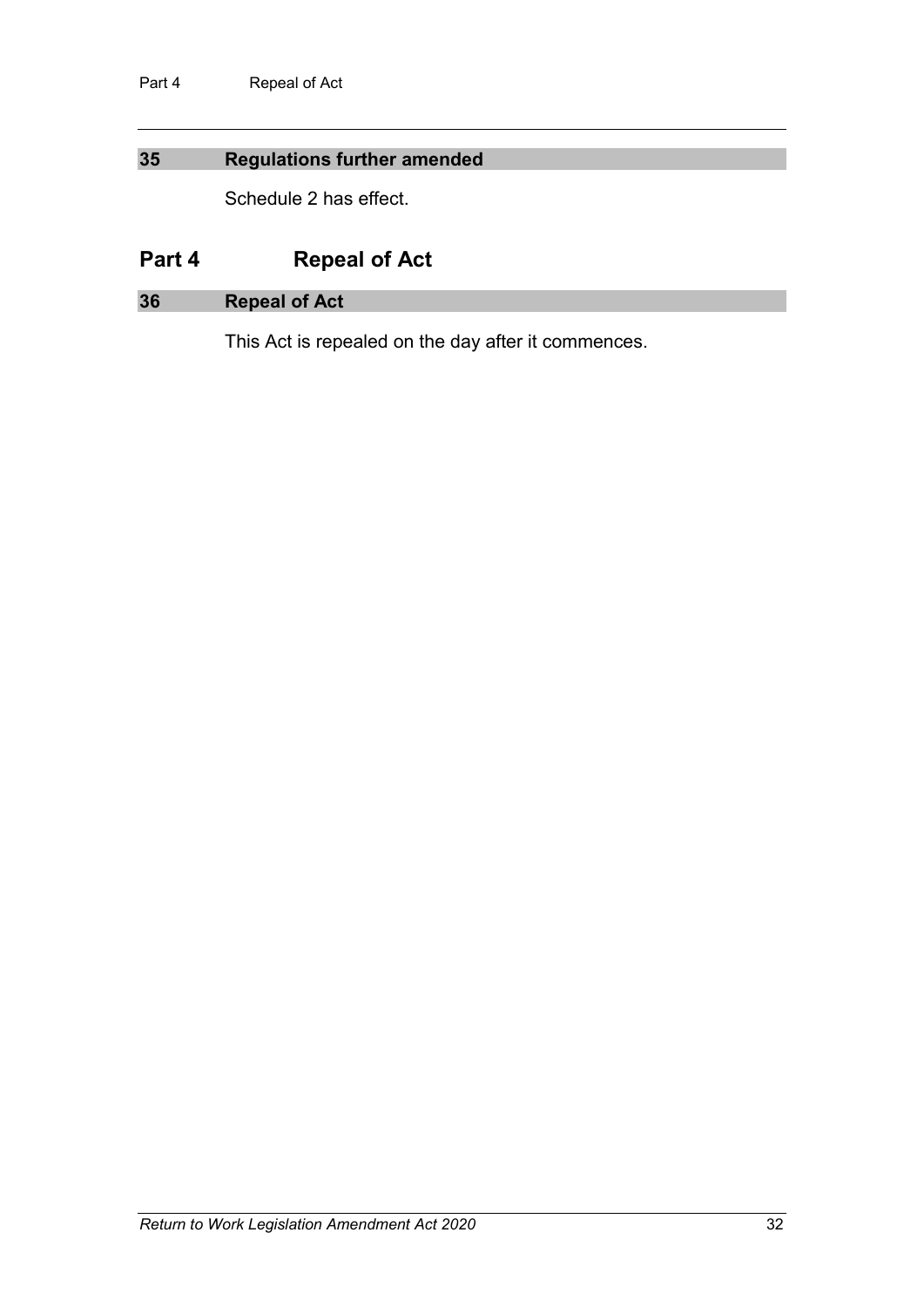# **Schedule 1 Act further amended**

section 22

| Provision                                                                                                                                                       | Amendment                        |                                    |
|-----------------------------------------------------------------------------------------------------------------------------------------------------------------|----------------------------------|------------------------------------|
|                                                                                                                                                                 | omit                             | insert                             |
| sections $49(1)$ ,<br>definition <i>medical</i> ,<br>surgical and<br>rehabilitation<br>treatment,<br>paragraph (b) and<br>$69(2)(aa)$ and $(b)(i)$<br>and $(3)$ | statement of fitness for<br>work | medical certificate of<br>capacity |
| section $69(2)(b)(ii)$                                                                                                                                          | statement                        | certificate                        |
| sections $75A(1)(a)$ and<br>$(6)(a)$ and $82(1)(b)$ , $(2)$ ,<br>$(3)$ and $(6)$                                                                                | statement of fitness for<br>work | medical certificate of<br>capacity |